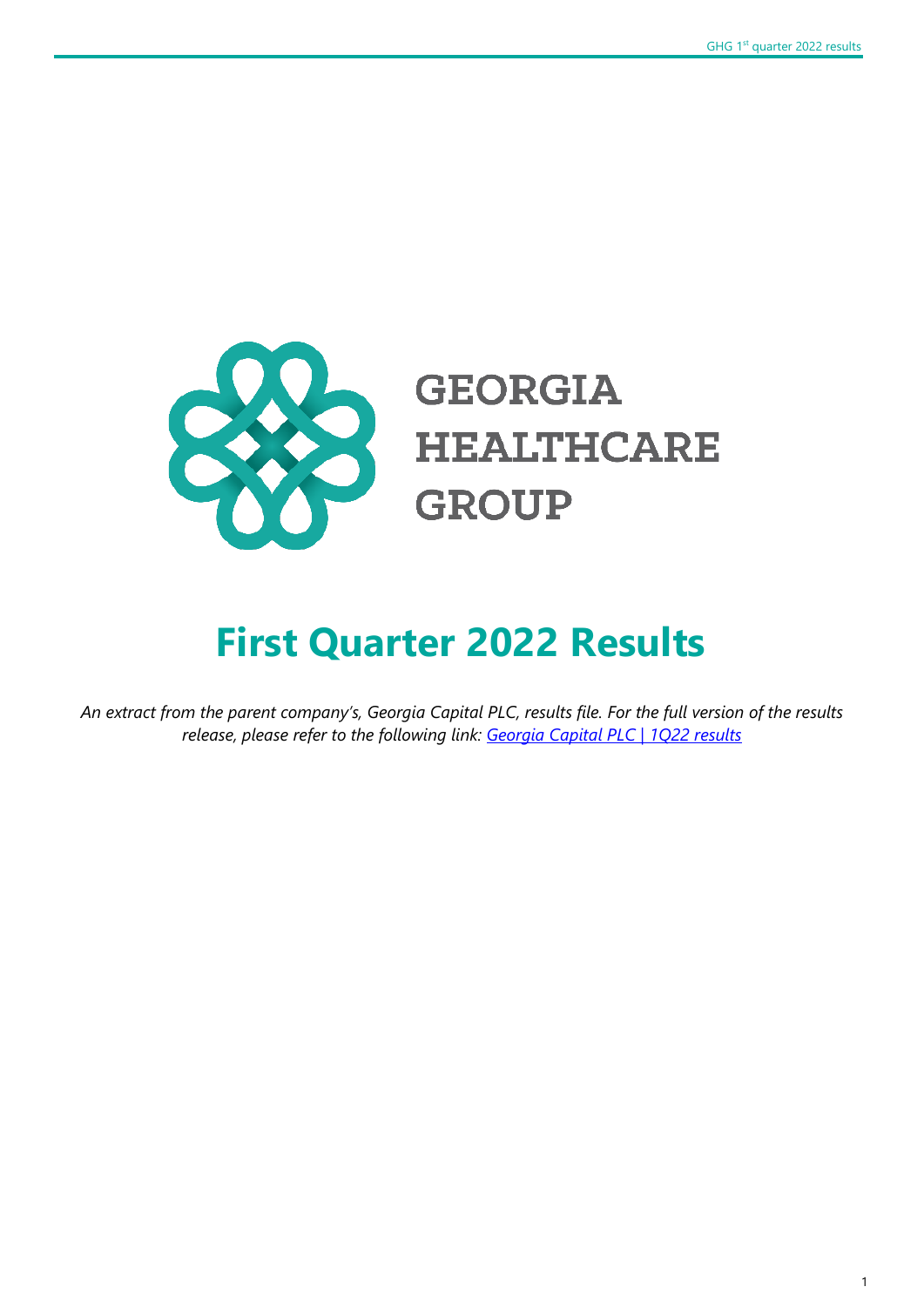# **TABLE OF CONTENTS**

#### **FORWARD LOOKING STATEMENTS**

This announcement contains forward-looking statements, including, but not limited to, statements concerning expectations, projections, objectives, targets, goals, strategies, future events, future revenues or performance, capital expenditures, financing needs, plans or intentions relating to acquisitions, competitive strengths and weaknesses, plans or goals relating to financial position and future operations and development. Although Georgia Capital PLC believes that the expectations and opinions reflected in such forward-looking statements are reasonable, no assurance can be given that such expectations and opinions will prove to have been correct. By their nature, these forward-looking statements are subject to a number of known and unknown risks, uncertainties and contingencies, and actual results and events could differ materially from those currently being anticipated as reflected in such statements. Important factors that could cause actual results to differ materially from those expressed or implied in forward-looking statements, certain of which are beyond our control, include, among other things: regional instability; impact of COVID-19; regulatory risk across a wide range of industries; investment risk; liquidity risk; portfolio company strategic and execution risks; currency fluctuations, including depreciation of the Georgian Lari, and macroeconomic risk; and other key factors that could adversely affect our business and financial performance, which are contained elsewhere in this document and in our past and future filings and reports and also the 'Principal Risks and Uncertainties' included in Georgia Capital PLC's Annual Report and Accounts 2021. No part of this document constitutes, or shall be taken to constitute, an invitation or inducement to invest in Georgia Capital PLC or any other entity and must not be relied upon in any way in connection with any investment decision. Georgia Capital PLC and other entities undertake no obligation to update any forward-looking statements, whether as a result of new information, future events or otherwise, except to the extent legally required. Nothing in this document should be construed as a profit forecast.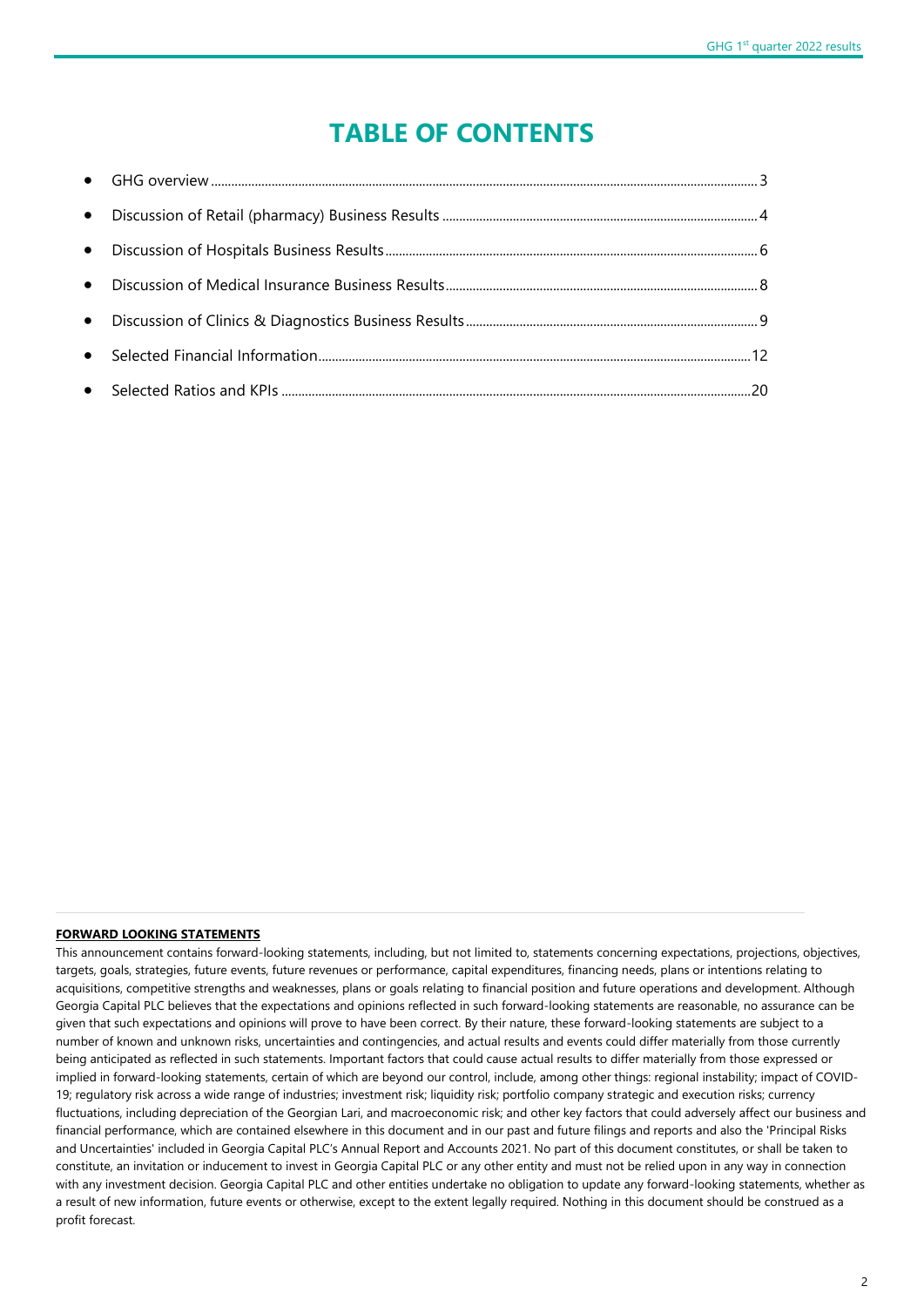### **GHG overview**

JSC Georgia Healthcare Group ("GHG" or "the Group") is the largest and the only fully integrated healthcare provider in the fastgrowing, predominantly privately-owned Georgian healthcare ecosystem, comprising three business lines: a healthcare services business, a pharmacy and distribution business and a medical insurance business.

Georgia Healthcare Group PLC was listed on the premium segment of the London Stock Exchange ("LSE") in November 2015. Following the largest shareholder's, Georgia Capital's (GCAP), final share exchange offer becoming unconditional in all respects, Georgia Healthcare Group PLC's listing on the premium segment of the London Stock Exchange's main market was cancelled in August 2020 (further details of the transaction are available at: [https://georgiacapital.ge/ir/offer-ghg\)](https://georgiacapital.ge/ir/offer-ghg),

GCAP, the 100% ultimate owner of GHG as of August 2020, continues to be listed on the premium segment of LSE (LN:CGEO).

*Below is presented the Group's and its businesses first quarter 2022 consolidated financial results. Unless otherwise mentioned, comparatives are for the first quarter of 2021. The results are based on International Financial Reporting Standards ("IFRS") as adopted in the European Union ("EU"), are unaudited and extracted from management accounts.*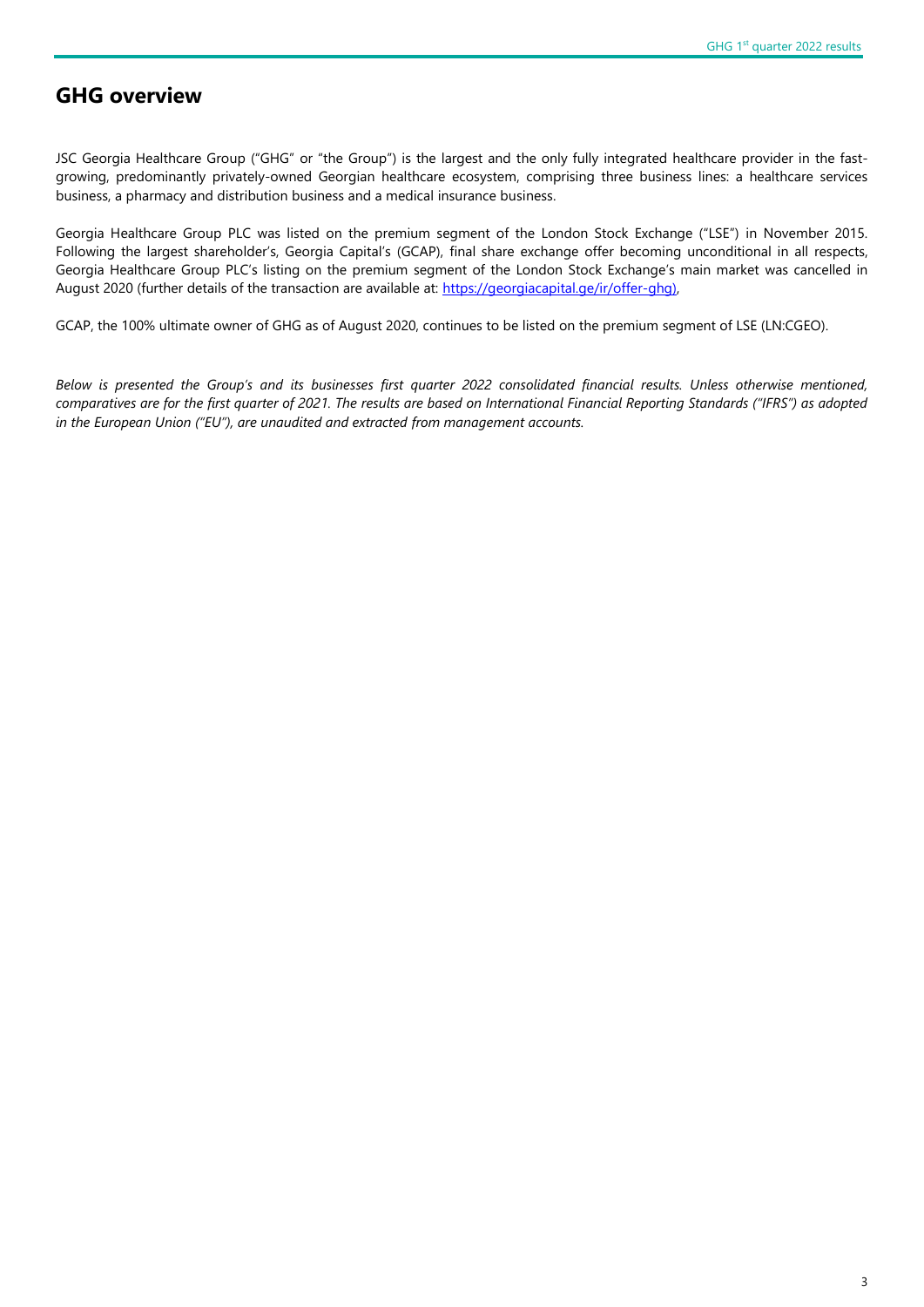### **Discussion of Retail (pharmacy) Business Results**

The retail (pharmacy) business, where GCAP owns a 67% equity interest through GHG<sup>1</sup>, is the largest pharmaceuticals retailer and wholesaler in Georgia, *with a 35% market share by revenue. The business consists of a retail pharmacy chain and a wholesale business that sells pharmaceuticals and medical supplies to hospitals and other pharmacies. The pharmacy chain operates a total of 359 pharmacies, of which 353 are in Georgia, and 6 are in Armenia.* 

#### **1Q22 performance (GEL '000), Retail (pharmacy)<sup>2</sup>**

| <b>INCOME STATEMENT HIGHLIGHTS</b>                   | 1022      | 1021                | <b>Change</b> |
|------------------------------------------------------|-----------|---------------------|---------------|
| Revenue, net                                         | 198.802   | 173.797             | 14.4%         |
| Of which, retail                                     | 154.878   | 127,529             | 21.4%         |
| Of which, wholesale                                  | 43.924    | 46,268              | $-5.1%$       |
| <b>Gross Profit</b>                                  | 59,097    | 40.245              | 46.8%         |
| Gross profit margin                                  | 29.7%     | 23.2%               | 6.5ppts       |
| Operating expenses (ex. IFRS 16)                     | (38, 480) | (27, 155)           | 41.7%         |
| EBITDA (ex. IFRS 16)                                 | 20,617    | 13,090              | 57.5%         |
| EBITDA margin, (ex. IFRS 16)                         | 10.4%     | 7.5%                | 2.9ppts       |
| Net profit (ex. IFRS 16)                             | 17,045    | 8,308               | 105.2%        |
| <b>CASH FLOW HIGHLIGHTS</b>                          |           |                     |               |
| Cash flow from operating activities (ex. IFRS 16)    | 16,806    | (2,522)             | <b>NMF</b>    |
| <b>EBITDA</b> to cash conversion                     | 81.5%     | $-19.3%$            | 100.8ppts     |
| Cash flow used in investing activities <sup>3</sup>  | (20, 394) | (1,821)             | <b>NMF</b>    |
| Free cash flow, (ex. IFRS 16) <sup>4</sup>           | (1, 964)  | (5, 137)            | 61.8%         |
| Cash flow used in financing activities (ex. IFRS 16) | (9,697)   | (3,682)             | <b>NMF</b>    |
| <b>BALANCE SHEET HIGHLIGHTS</b>                      | 31-Mar-22 | 31-Dec-21           | <b>Change</b> |
| <b>Total assets</b>                                  | 516,303   | 522,814             | $-1.2%$       |
| Of which, cash and bank deposits                     | 41,007    | 54,616              | $-24.9%$      |
| Of which, securities and loans issued                | 24,037    | 20,922              | 14.9%         |
| <b>Total liabilities</b>                             | 475.523   | 497.954             | $-4.5%$       |
| Of which, borrowings                                 | 85,769    | 89.844              | $-4.5%$       |
| Of which, lease liabilities                          | 112,012   | 104,613             | 7.1%          |
| <b>Total equity</b>                                  | 40.780    | 24,860 <sup>5</sup> | 64.0%         |

#### **KEY POINTS / VALUATION DRIVERS**

- ➢ Strong growth in 1Q22 revenues (up 14.4%) and EBITDA (excl. IFRS 16) (up 57.5%) y-o-y, reflecting overall improvement in economic activity and continued expansion of the pharmacy chain
- $\triangleright$  Robust gross profit margin of 29.7% in 1Q22 (up 6.5 ppts y-o-y), reflecting the growing profitability of the wholesale business line notwithstanding a 5.1% y-o-y revenue reduction in 1Q22 in that business, further supported by the increased sales of high margin para-pharmacy products in the retail business line
- ➢ EBITDA margin at 10.4% in 1Q22 (up 2.9 ppts y-o-y), exceeding the targeted 9%+
- $\triangleright$  Strong cash flow from operating activities, in line with the enhanced revenue streams with an 81.5% EBITDA to cash conversion ratio
- Net debt<sup>6</sup> amounted to GEL 20.7 million as of 31-Mar-22, up 44.9% q-o-q, mainly reflecting a decrease in cash balance due to the payment of GEL 10.0 million under the first tranche of the minority interest buyout (10% valued at GEL 41.2 million) in the business
- ➢ Added 37 pharmacies over the last 12 months, expanding from 322 to 359 stores
- ➢ Due to the expansion of local business as well as opening new pharmacies internationally (currently in Armenia), the business is upgrading its core IT system with SAP, which enables the company to implement a more efficient operating system for the warehouse, decrease operational risks and improve the day-to-day inventory management process. The implementation process will last approximately a year and a half, ending in June 2023, with the total estimated cost at around USD 3.2 million.

<sup>&</sup>lt;sup>1</sup> In October 2021, GHG signed a share purchase agreement to acquire the remaining 33% minority interest in its retail (pharmacy) business by 2027. The buyout will be executed in six annual tranches at a 5.25x EV/EBITDA multiple. For details, please see page 12 of our Annual Report 2021.

<sup>&</sup>lt;sup>2</sup> The detailed IFRS financial statements are included in supplementary excel file, available a[t https://georgiacapital.ge/ir/financial-results.](https://georgiacapital.ge/ir/financial-results)

<sup>3</sup> Of which - capex of GEL 8.8 million in 1Q22 (GEL 2.6 million in 1Q21); acquisition of minority share of GEL 10.0 million in 1Q22.

<sup>4</sup> Calculated by deducting capex and acquisition of subsidiaries / payment of holdback from operating cash flows.

<sup>&</sup>lt;sup>5</sup> Adjusted for the impact of the minority buyout, previously reflected in the equity of the healthcare services business.

 $6$  Net debt is calculated from cash balance and bank deposits, securities and loans issued minus gross debt.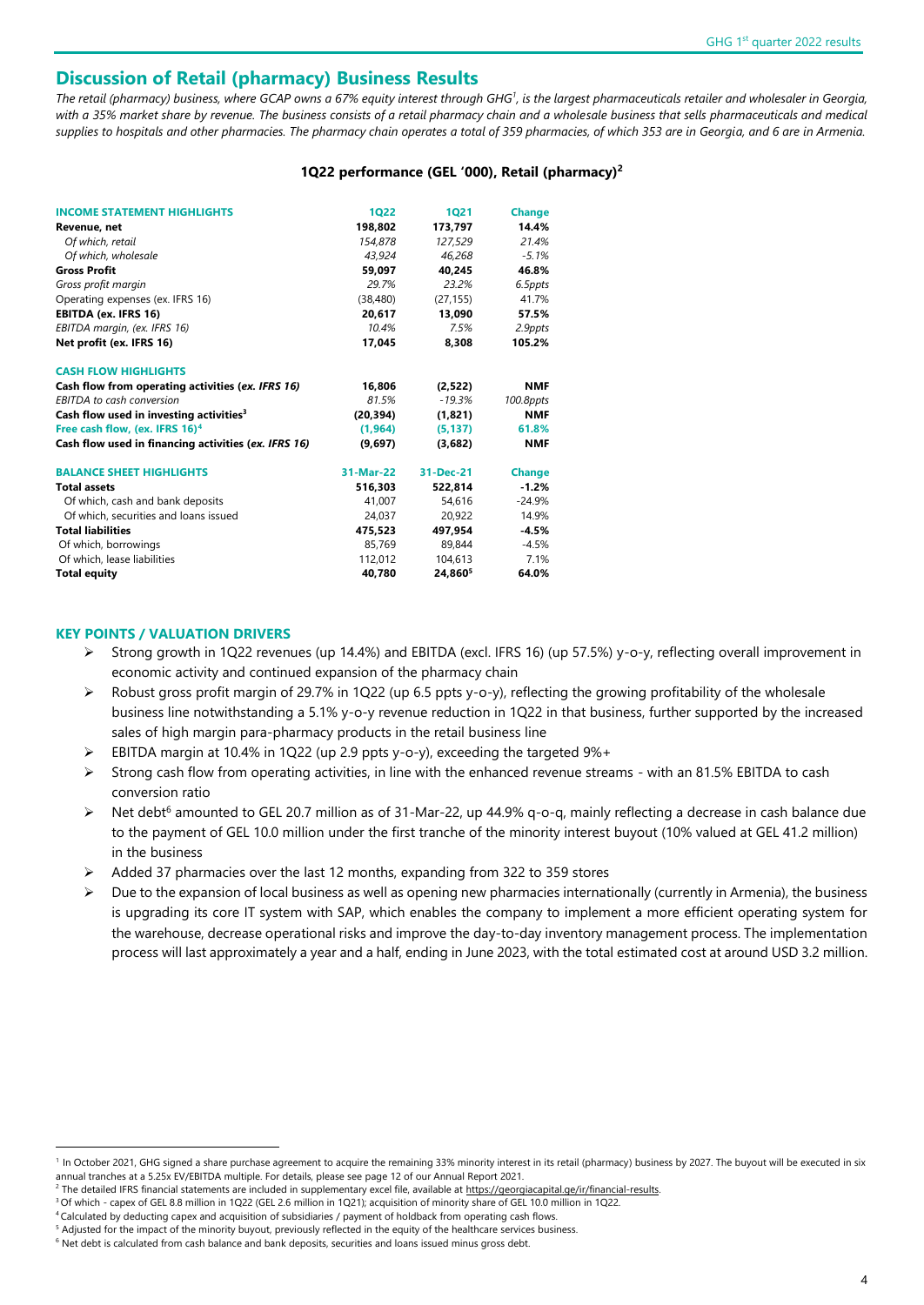#### **INCOME STATEMENT HIGHLIGHTS**

The retail (pharmacy) business delivered 14.4% y-o-y revenue growth in 1Q22, reflecting expansion (adding 37 pharmacies over 12 months) as well as organic sales growth (same-store revenue up 12.5% in 1Q22). The retail revenue share in total revenue was 77.9% in 1Q22 (73.4% in 1Q21). The revenue from para-pharmacy, as a percentage of retail revenue from the pharmacy, was 34.6% in 1Q22 (34.8% in 1Q21).

Retail (Pharmacy)'s key operating performance highlights for 1Q22 are noted below:

|                              | 1022  | 1021  | Change   |
|------------------------------|-------|-------|----------|
| Same store revenue growth    | 12.5% | -5.0% | 17.5ppts |
| Number of bills issued (mln) | 7.6   | 6.5   | 16.6%    |
| Average bill size (GEL)      | 19.3  | 18.4  | 4.8%     |

Benefitting from the strong economic recovery, compared to 1Q21 when due to the increased competition and general macro backdrop business margins were significantly subdued, as well as increased marketing activities and sale of higher-margin parapharmacy products, the business posted 29.7% (up 6.5 ppts y-o-y) gross profit margin in 1Q22.

Due to the continuous expansion of the pharmacy chains and subsequent increase in salary, marketing and utility expenditures associated with the openings of the new pharmacies, the operating expenses increased by 41.7% y-o-y. Notwithstanding the increased costs, the strong business performance led to a 57.5% increase in EBITDA (excl. IFRS 16), while the 1Q22 EBITDA margin reached 10.4% (up 2.9 ppts y-o-y). Excluding the impact from state tax subsidy for low salary range employees, effective during May 2020 - June 2021, EBITDA margin (excl. IFRS 16) was up 3.6 ppts y-o-y, in 1Q22.

Interest expense, excluding IFRS 16, was down 37.6% y-o-y in 1Q22, due to the lower level of net debt position during the quarter (also down 12.4 ppts q-o-q). GEL 0.6 million foreign currency gain, excluding IFRS 16, reflects the decrease in the GEL value of US\$ and EUR denominated payables to suppliers due to the appreciation of GEL in 1Q22 compared to the same period last year.

As a result, the business posted a GEL 17.0 million profit in 1Q22 (up 105.2% y-o-y).

#### **CASH FLOW AND BALANCE SHEET HIGHLIGHTS**

On the back of increased revenue, the business posted GEL 16.8 million cash flow from operating activities, translating into an 81.5% EBITDA to cash conversion ratio for the same period. Increased cash outflows from investing activities reflect increased capex for implementation of SAP (GEL 4.8 million in 1Q22), investments attributable to new projects such as opticians and opening body shops in Armenia, new format pharmacies and regular expansion of the chain. In 1Q22 the business paid the first tranche payment of GEL 10.0 million, out of the total GEL 41.2 million first tranche price, for a 10% minority interest buyout in the retail (pharmacy) business.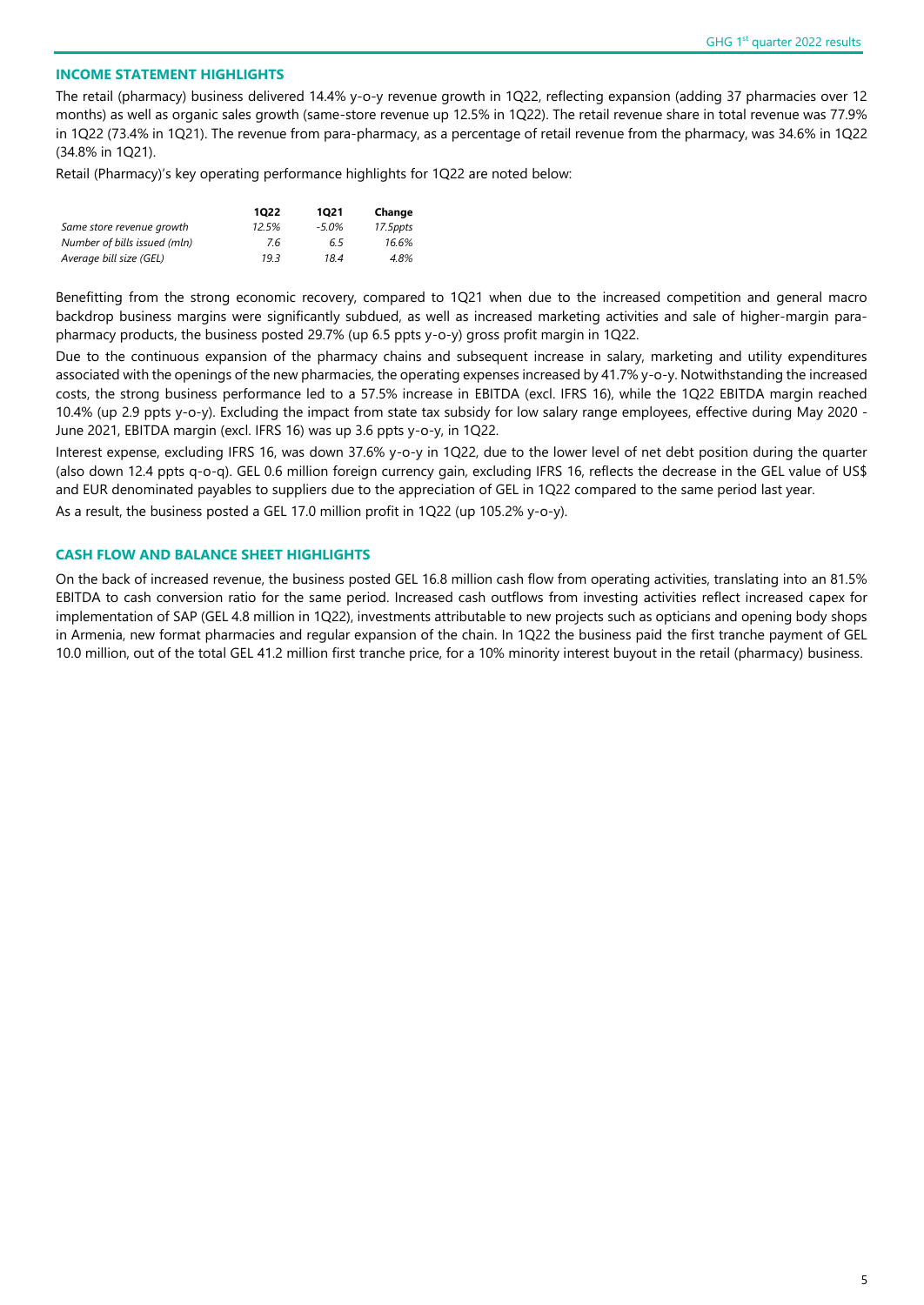### **Discussion of Hospitals Business Results**

*The hospitals business, where GCAP owns a 100% equity interest through GHG, is the largest healthcare market participant in Georgia, comprised of 16 referral hospitals with a total of 2,524 beds, providing secondary and tertiary level healthcare services across Georgia.* 

#### **1Q22 performance (GEL '000), Hospitals<sup>7</sup>**

| <b>INCOME STATEMENT HIGHLIGHTS</b>                   | <b>1Q22</b> | <b>1Q21</b> | <b>Change</b> |
|------------------------------------------------------|-------------|-------------|---------------|
| Revenue, net <sup>8</sup>                            | 77,074      | 70,696      | $9.0\%$       |
| <b>Gross Profit</b>                                  | 27,777      | 29,652      | $-6.3%$       |
| Gross profit margin                                  | 35.4%       | 41.7%       | $-6.3$ ppts   |
| Operating expenses (ex. IFRS 16)                     | (12,687)    | (10, 805)   | 17.4%         |
| EBITDA (ex. IFRS 16)                                 | 15,090      | 18,847      | $-19.9%$      |
| EBITDA margin (ex. IFRS 16)                          | 19.2%       | 26.5%       | $-7.3$ ppts   |
| Net profit (ex. IFRS 16)                             | 3,017       | 6,643       | $-54.6%$      |
| <b>CASH FLOW HIGHLIGHTS</b>                          |             |             |               |
| Cash flow from operating activities (ex. IFRS 16)    | 10,591      | 3,943       | 168.6%        |
| EBITDA to cash conversion (ex. IFRS 16)              | 70.2%       | 20.9%       | 49.3ppts      |
| Cash flow used in investing activities <sup>9</sup>  | (1,063)     | (10, 190)   | $-89.6%$      |
| Dividends and intersegment loans issued/received     | (1, 817)    | 6,304       | <b>NMF</b>    |
| Free cash flow (ex. IFRS 16) <sup>10</sup>           | 8,612       | (6, 552)    | <b>NMF</b>    |
| Cash flow used in financing activities (ex. IFRS 16) | (20, 329)   | (16, 383)   | 24.1%         |
| <b>BALANCE SHEET HIGHLIGHTS</b>                      | 31-Mar-22   | 31-Dec-21   | <b>Change</b> |
| <b>Total assets</b>                                  | 642,241     | 658,071     | $-2.4%$       |
| Of which, cash balance and bank deposits             | 33,625      | 46,131      | $-27.1%$      |
| Of which, securities and loans issued                | 12,763      | 11,678      | 9.3%          |
| <b>Total liabilities</b>                             | 275,377     | 293,428     | $-6.2%$       |
| Of which, borrowings                                 | 210,521     | 223,433     | $-5.8%$       |
| <b>Total equity</b>                                  | 366,864     | 364,643     | 0.6%          |

#### **KEY POINTS / VALUATION DRIVERS**

- Revenues up 9.0% y-o-y in 1Q22, reflecting a 33.9% y-o-y increase in the number of admissions during the quarter
- ➢ In March due to the reduced COVID cases in the country, the Government of Georgia ceased contracting the healthcare facilities for COVID treatments. Restructuring COVID hospitals to normal operating levels and phasing out from the COVID cost structure temporarily suppressed the business' margins in 1Q22
- Gross profit down 6.3% y-o-y with 35.4% gross profit margin in 1Q22 (down 6.3 ppts y-o-y)
- ➢ EBITDA margin (excl. IFRS 16) was down 7.3 ppts y-o-y in 1Q22, also reflecting a base effect of a state income tax subsidy for low salary range employees in 1Q21 (GEL c.1.7 million impact); Excluding the impact of state income tax subsidy, EBITDA margin (excl. IFRS 16) was down by 4.8 ppts y-o-y
- ➢ Operating cash (excl. IFRS 16) at GEL 10.6 million, with 70.2% EBITDA to cash conversion rate (excl. IFRS 16)
- Net debt at GEL 164.1 million (down nearly 1% q-o-q), reflecting solid cash flow generation during the quarter
- ➢ In April 2022, the hospitals business sold 100% equity interest in one of the low ROIC generating hospitals Traumatology Hospital, for US\$ 2.9 million. The transaction is in line with the business strategy to divest from low ROIC generating assets. The divestment improves the hospitals business ROIC (by 20bps)

<sup>7</sup> The detailed IFRS financial statements are included in supplementary excel file, available at https://georgiacapital.ge/ir/financial-results.

<sup>8</sup> Net revenue – Gross revenue less corrections and rebates. Margins are calculated from gross revenue

<sup>9</sup> Of which – capex of GEL 3.8 million in 1Q22, GEL 4.3 million in 1Q21; acquisition of subsidiaries / payment of holdback of GEL 6.2 million in 1Q21; first tranche proceeds from sale of Traumatology hospital of GEL 1.8 million in 1Q22.

<sup>&</sup>lt;sup>10</sup> Operating cash flows less capex, less acquisition of subsidiaries / payment of holdback, plus net proceeds on sale of subsidiaries/associates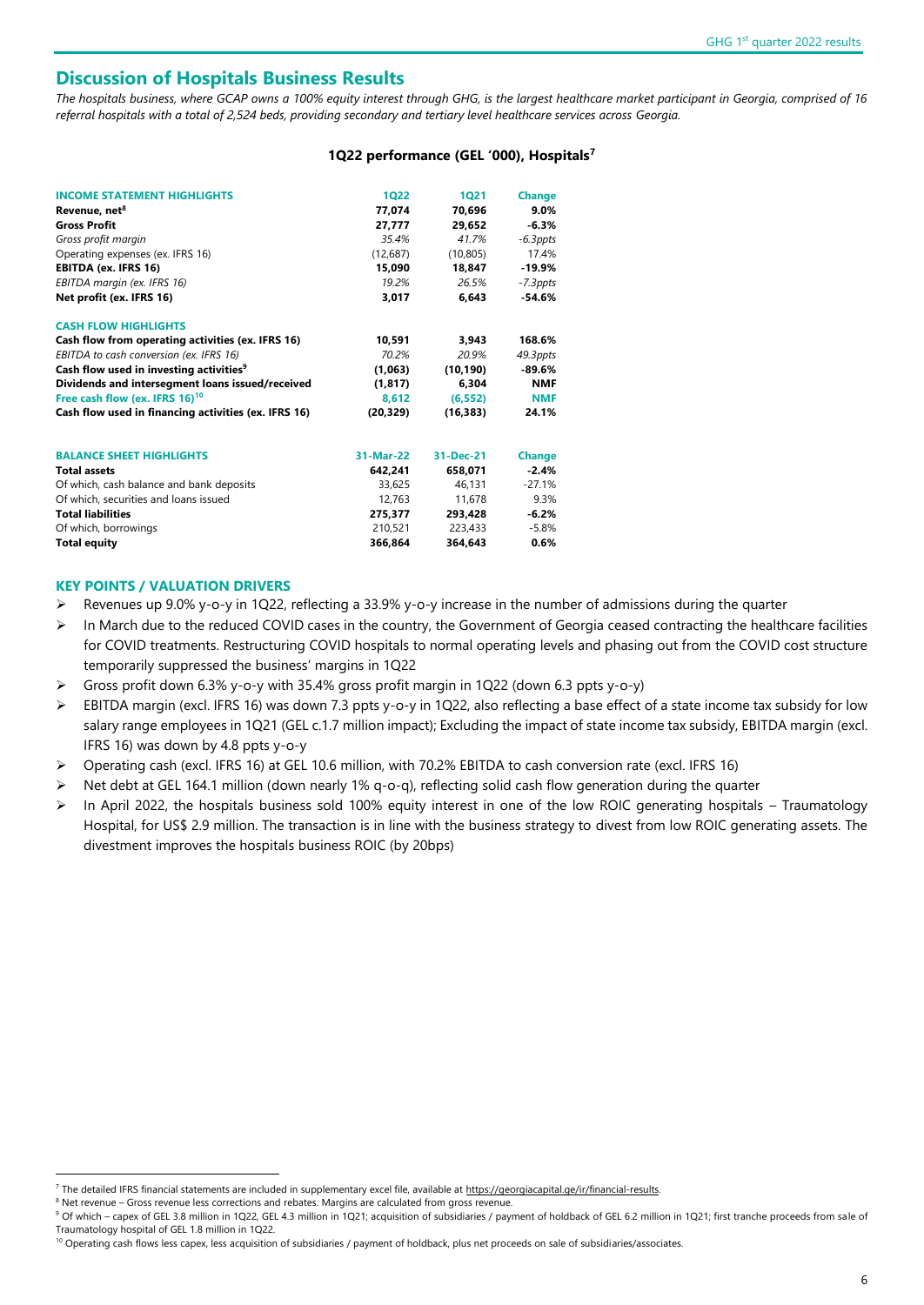#### **INCOME STATEMENT HIGHLIGHTS**

Over the course of the last two years, the hospitals business was actively engaged in supporting the COVID-19 pandemic response in Georgia and had mobilised 7 hospitals to receive COVID patients, with a total aggregate number of c.800 beds across the country during 1Q22. The Government of Georgia fully reimbursed costs associated with COVID-19 treatments and paid a fixed fee amount per bed designated for COVID patients. As the COVID cases declined substantially in Georgia starting from 2022, in mid-March, the Government suspended the COVID contracts with hospitals. Restructuring the cost base of COVID hospitals, and phasing out from Government contracts, temporarily suppressed the business margins in1Q22.

Overall, the occupancy rate, as well as the number of admissions, were up y-o-y by 4.2 ppts and by 33.9% respectively in 1Q22. These trends translated into hospitals' y-o-y net revenue growth of 9.0% for the quarter.

The cost of services in the business consists mainly of materials, salaries and utilities. Trends in materials and salary costs are captured in the materials and direct salary rates<sup>11</sup>. The materials rate remained well-controlled throughout the quarter (19.7% in 1Q22, 19.6% in 1Q21). However, due to the expiration of a 6-months state income tax subsidy, effective from May 2020 till June 2021, as well as COVID hospitals' contracts suspension since March (COVID hospitals had mainly a fixed direct salary structure), the direct salary rate was up 4.2 ppts to 34.4%. After restructuring the COVID hospitals to a normal operating level, the salary rate is expected to stabilise in the coming quarters. Utilities and other costs were up in 1Q22, mainly resulting from increased tariffs on water, gas and electricity, effective since February 2021 as well as globally increased fuel costs. As a result, the hospitals business posted a 35.4% gross margin in 1Q22, down 6.3 ppts y-o-y. Adjusted for the impact of state income tax subsidy, the gross profit margin was down 3.8 ppts y-o-y.

The administrative salary expense during the quarter was up by 11.5% y-o-y, in line with the organic growth of the hospitals business. Furthermore, increased marketing expenses in 1Q22 contributed to the higher general and administrative expenses (excl. IFRS 16) by 28.3% y-o-y. The increased cost base in 1Q22 resulted in the reduced EBITDA (excl. IFRS 16) by 19.9% with an EBITDA margin of 19.2%, down 7.3 ppts y-o-y. Adjusted for the state income tax subsidy impact, the EBITDA margin (excl. IFRS 16) was down by 4.8 ppts y-oy.

Increased interest rates (NBG refinancing rate up 2.5 ppts in the last twelve months) led to an increase in net interest expense (excl. IFRS 16) in 1Q22, up by 16.4% y-o-y (down 6.5% q-o-q).

Overall, the business posted GEL 3.0 million net profit excluding IFRS 16 in 1Q22, down by 54.6% y-o-y.

#### **CASH FLOW HIGHLIGHTS**

Cash flow from operating activities (excl. IFRS 16) was up 168.6% y-o-y, mainly due to the weak 1Q21 cash collection when the business had considerably increased working capital needs. 1Q22 operating cash translated into a 70.2% EBITDA to cash conversion rate. Capex investment was GEL 3.8 million in 1Q22, mainly reflecting maintenance capex.

<sup>&</sup>lt;sup>11</sup> The respective costs divided by gross revenues.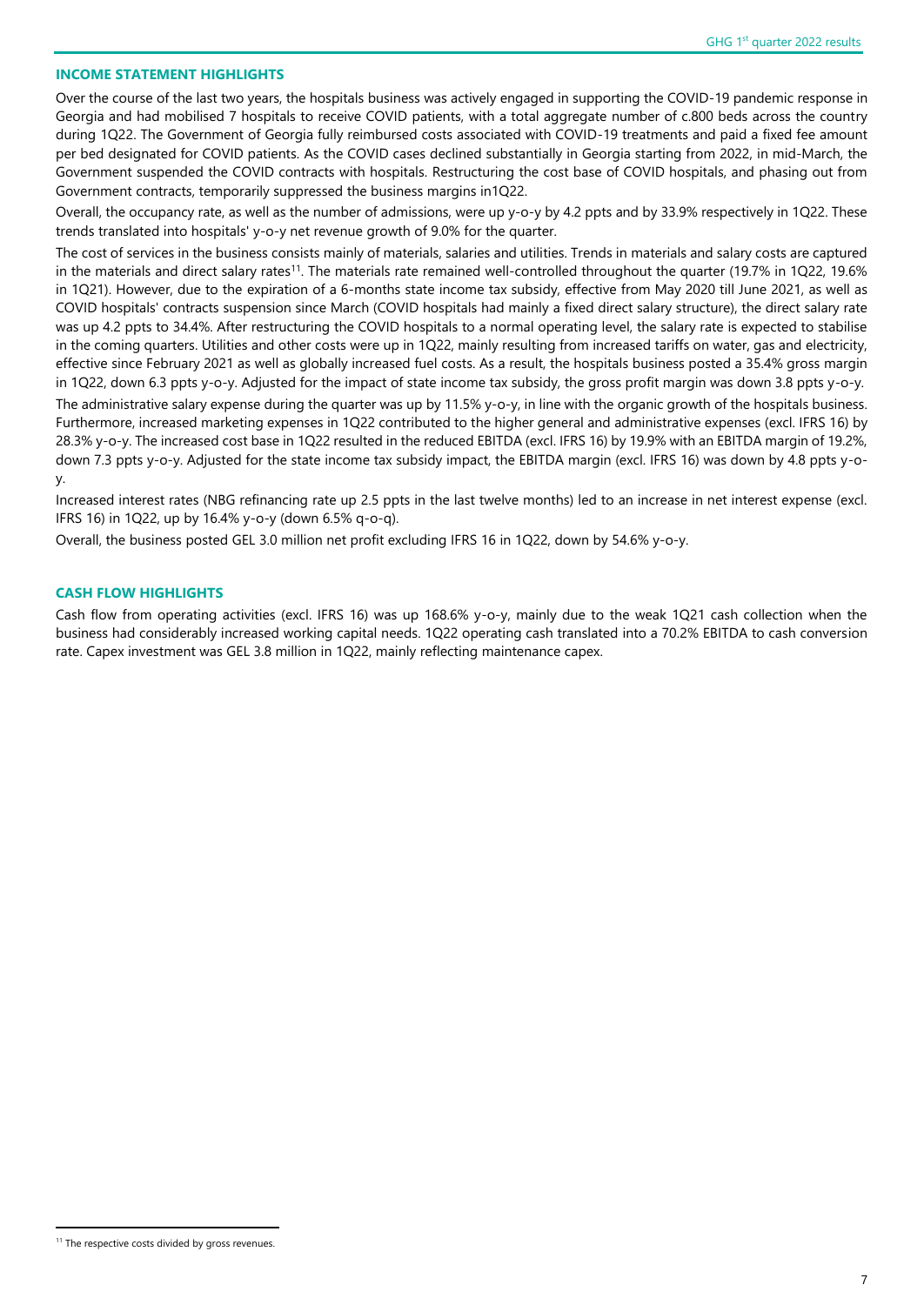### **Discussion of Insurance Medical Insurance Business Results**

GHG is the country's largest private medical insurer, with a 22.5% market share based on FY21 net insurance premiums. GHG offers a variety of medical insurance products primarily to Georgian corporate and state entities and also to retail clients. The medical insurance business plays a significant feeder *role for GHG's polyclinics, pharmacies and hospitals. GCAP owns a 100% equity stake in both insurance businesses.*

#### **1Q22 performance (GEL '000), Medical Insurance <sup>12</sup>**

| <b>INCOME STATEMENT HIGHLIGHTS (GEL '000)</b> | 1022      | 1021      | <b>Change</b> |
|-----------------------------------------------|-----------|-----------|---------------|
| Earned premiums, net                          | 17.457    | 17.271    | 1.1%          |
| Net underwriting profit                       | 2.343     | 3.110     | $-24.7%$      |
| Net investment profit                         | 767       | 709       | 8.2%          |
| Net profit                                    | 404       | 1.230     | $-67.2%$      |
| <b>CASH FLOW HIGHLIGHTS</b>                   |           |           |               |
| Net cash flows from operating activities      | (1,368)   | 1.151     | <b>NMF</b>    |
| <b>Free cash flow</b>                         | (1, 467)  | 1.120     | <b>NMF</b>    |
| <b>BALANCE SHEET HIGHLIGHTS</b>               | 31-Mar-22 | 31-Dec-21 | <b>Change</b> |
| Total assets                                  | 100.475   | 78.822    | 27.5%         |
| Total equity                                  | 33,425    | 32,230    | 3.7%          |

#### **KEY POINTS / KEY DRIVERS FOR VALUATION**

- ➢ Earned premiums net up 1.1% y-o-y in 1Q22, mainly reflecting c.5% increase in the price of the insurance policies
- ➢ Insurance renewal rate down 3.8 ppts to 67.7% in 1Q22, while the number of insured clients was down 4.0% over the quarter to c.159,000 as of 31-Mar-22, reflecting the increased price of insurance policies
- ➢ On the back of increased demand for healthcare services, the loss ratio was up 4.1 ppts in 1Q22 to 82.0%

#### **INCOME STATEMENT HIGHLIGHTS**

The modest 1.1% y-o-y increase in 1Q22 earned premiums net, reflects the combined effect of an increase in the price of insurance policies and a 7.6% decrease in the number of insured clients for the same period (from c.172,000 in 1Q21 to 159,000 in 1Q22). Various incentives such as the direct settlement of claims with the provider mean that, on top of its own positive contribution to GHG's profitability, the medical insurance business plays a feeder role in originating and directing patients to GHG's healthcare facilities, mainly to polyclinics and to pharmacies. The direct settlement improves claims retention rates within GHG.

| <b>Claims retention rates</b>        | 1022  | 1021        | Change   |
|--------------------------------------|-------|-------------|----------|
| Total claims retained within the GHG |       | 36.5% 35.9% | 0.6ppts  |
| Total claims retained in outpatient  | 37.7% | 39.0%       | -1.3ppts |

In 1Q22, the net claims expenses were GEL 14.3 million (up 6.4% y-o-y), of which GEL 6.3 million (44.2% of total) was inpatient, GEL 5.1 million (35.5 % of total) was outpatient and GEL 2.9 million (20.3 % of total) was related to pharmaceuticals. Reflecting a rebounding trend in the number of admissions at hospitals and clinics, compared to patient footprint slowdown at healthcare facilities last year due to the pandemic, the loss ratio was up 4.1 ppts to 82.0% in 1Q22. As a result, the combined ratio increased by 4.9 ppts y-o-y to 100.8% for the quarter. The business posted a net profit of GEL 0.4 million in 1Q22 (down 67.2% y-o-y).

#### **BALANCE SHEET AND CASH FLOW HIGHLIGHTS**

The operating cash flow decline is associated with the state prepaying insurance policy fees on some of its largest contracts in 4Q21 in the preceding quarter and a corresponding decrease in 1Q22.

<sup>&</sup>lt;sup>12</sup> The detailed IFRS financial statements are included in supplementary excel file, available a[t https://georgiacapital.ge/ir/financial-results.](https://georgiacapital.ge/ir/financial-results)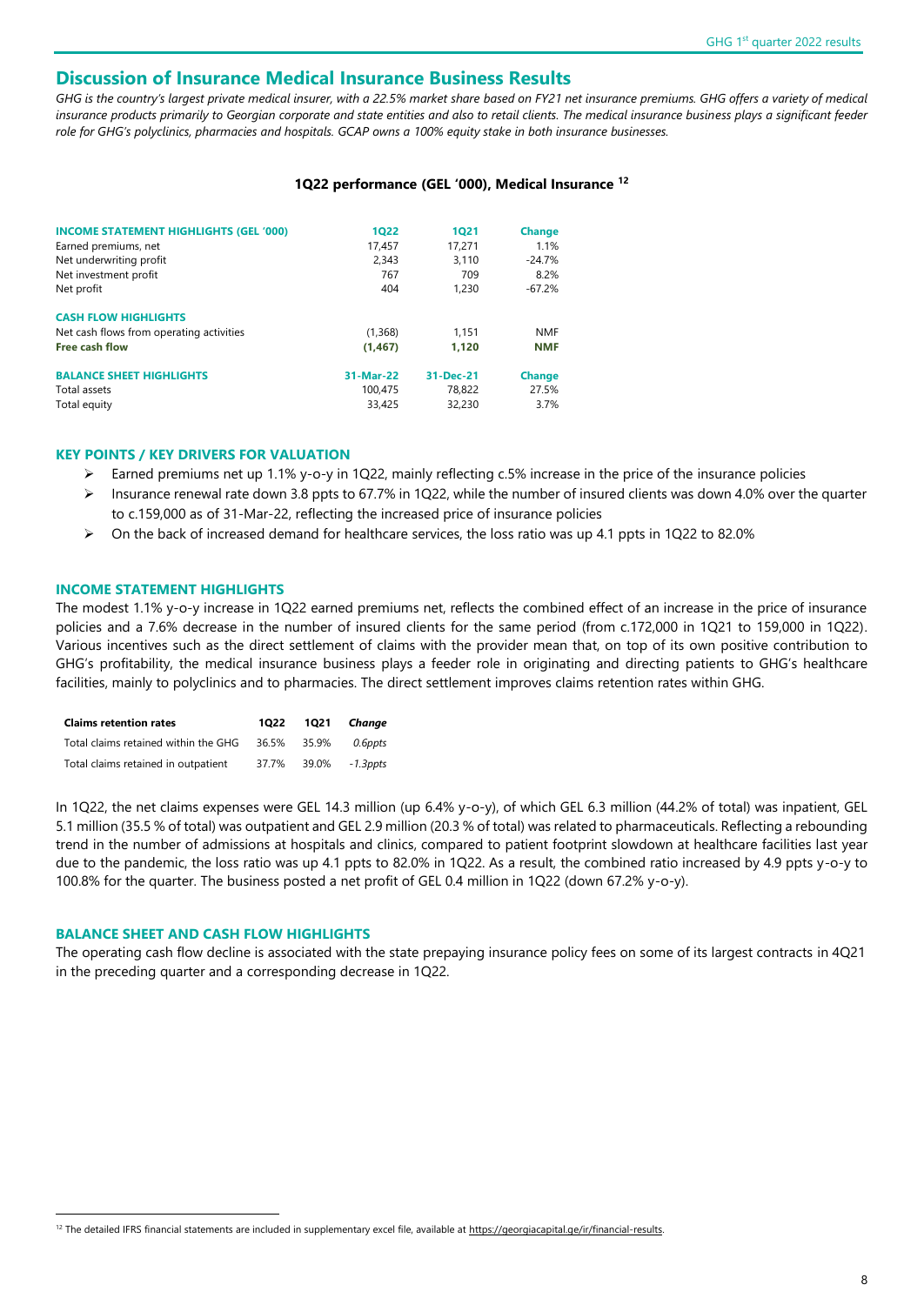### **Discussion of Clinics and Diagnostics Business Results**

*The clinics and diagnostics business, where GCAP owns a 100% equity interest through GHG, is the largest healthcare market participant in Georgia. The business comprises two segments: 1) Clinics: 19 community clinics with 353 beds (providing outpatient and basic inpatient services); 15 polyclinics (providing outpatient diagnostic and treatment services) and 16 lab retail points at GPC pharmacies; 2) Diagnostics, operating the largest laboratory in the entire Caucasus region – "Mega Lab".* 

#### **1Q22 performance (GEL '000), Clinics and Diagnostics<sup>13</sup>**

| <b>INCOME STATEMENT HIGHLIGHTS</b>                | 1022      | <b>1Q21</b> | <b>Change</b> |
|---------------------------------------------------|-----------|-------------|---------------|
| Revenue, net <sup>14</sup>                        | 25.928    | 19,616      | 32.2%         |
| Of which, clinics                                 | 19.607    | 15,306      | 28.1%         |
| Of which, diagnostics                             | 7.828     | 5,547       | 41.1%         |
| Of which, inter-business eliminations             | (1,507)   | (1,237)     | 21.8%         |
| <b>Gross Profit</b>                               | 10,453    | 8,654       | 20.8%         |
| Gross profit margin                               | 40.2%     | 43.9%       | $-3.7$ ppts   |
| Operating expenses (ex. IFRS 16)                  | (5, 733)  | (4, 438)    | 29.2%         |
| EBITDA (ex. IFRS 16)                              | 4.720     | 4.216       | 12.0%         |
| EBITDA margin (ex. IFRS 16)                       | 18.2%     | 21.4%       | $-3.2$ ppts   |
| Net profit (ex. IFRS 16)                          | 1,582     | 1,077       | 46.9%         |
| <b>CASH FLOW HIGHLIGHTS</b>                       |           |             |               |
| Cash flow from operating activities (ex. IFRS 16) | 1.076     | 352         | 205.7%        |
| EBITDA to cash conversion (ex. IFRS 16)           | 22.8%     | 8.3%        | 14.5ppts      |
| Cash flow from/used in investing activities       | (2, 442)  | (1, 493)    | 63.6%         |
| Free cash flow (ex. IFRS 16) <sup>15</sup>        | (1,313)   | (1, 174)    | 11.8%         |
| Cash flow from financing activities (ex. IFRS 16) | (1, 344)  | 8,225       | <b>NMF</b>    |
| <b>BALANCE SHEET HIGHLIGHTS</b>                   | 31-Mar-22 | 31-Dec-21   | <b>Change</b> |
| <b>Total assets</b>                               | 184,281   | 178,592     | 3.2%          |
| Of which, cash balance and bank deposits          | 3,595     | 6,292       | $-42.9%$      |
| Of which, securities and loans issued             | 3,643     | 3.699       | $-1.5%$       |
| <b>Total liabilities</b>                          | 84,278    | 80,613      | 4.5%          |
| Of which, borrowings                              | 51,062    | 50,854      | 0.4%          |
| <b>Total equity</b>                               | 100,003   | 97,979      | 2.1%          |

#### **Discussion of results, Clinics**

#### **KEY POINTS / VALUATION DRIVERS**

- As explained on page 13 above, at the hospitals business discussion, suspension of COVID contracts from the Government also affected the clinics business, as 12 of our community clinics, with c.300 beds, were engaged in the programme. Apart from community clinics, our polyclinics were also affected due to the reduced traffic for COVID services, such as COVID tests and vaccinations. Phasing out from the COVID cost structure temporarily suppressed the clinic's business margins in 1Q22
- Revenues up 28.1% y-o-y in 1Q22, reflecting increasing demand for regular outpatient services
- Revenue growth was further reflected in increased gross profit up by 16.5% in 1Q22 y-o-y, with a 41.6% margin (down 4.0 ppts y-o-y)
- ➢ EBITDA (excl. IFRS 16) was up 13.2% 1Q22, with an 18.5% EBITDA margin (down 2.4 ppts y-o-y), also reflecting an absence of a state income tax subsidy for low salary range employees in 1Q22; excluding the GEL 0.6 million impact of state income tax subsidy, EBITDA margin (excl. IFRS 16) was up by 1.2 ppts y-o-y in 1Q22
- ➢ The business spent GEL 2.0 million on capex, of which GEL 0.7 million was maintenance capex and GEL 1.3 million was growth capex, primarily related to the opening of two new polyclinics in Tbilisi

<sup>&</sup>lt;sup>13</sup> The detailed IFRS financial statements are included in supplementary excel file, available at https://georgiacapital.ge/ir/financial-results.

<sup>&</sup>lt;sup>14</sup> Net revenue – Gross revenue less corrections and rebates. Margins are calculated from Gross revenue.

<sup>&</sup>lt;sup>15</sup> Operating cash flows less capex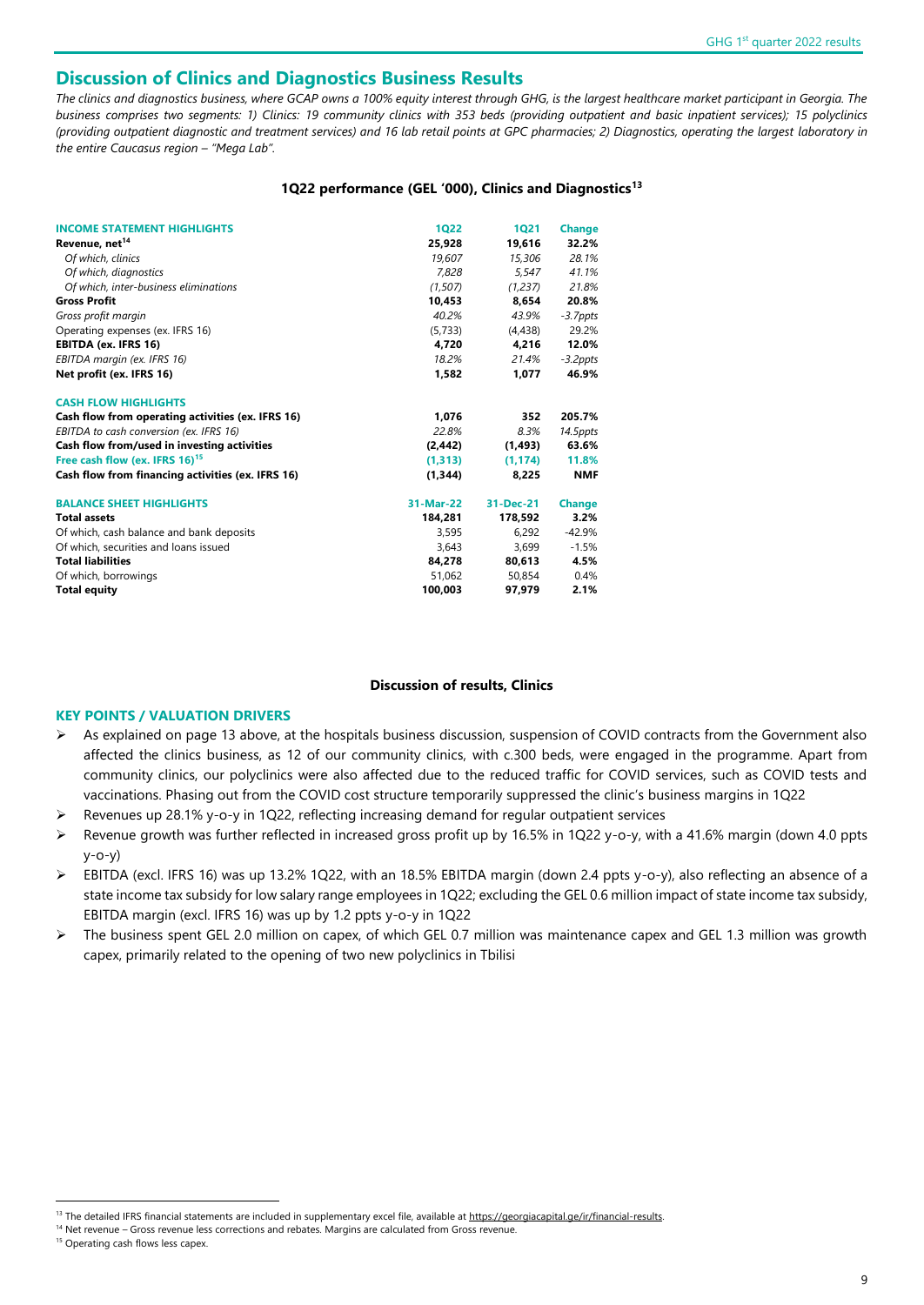#### **1Q22 performance (GEL '000), Clinics**

| <b>INCOME STATEMENT HIGHLIGHTS (GEL '000)</b>        | <b>1Q22</b> | <b>1Q21</b> | <b>Change</b> |
|------------------------------------------------------|-------------|-------------|---------------|
| Revenue, net <sup>16</sup>                           | 19,607      | 15,306      | 28.1%         |
| <b>Gross Profit</b>                                  | 8,177       | 7,021       | 16.5%         |
| Gross profit margin                                  | 41.6%       | 45.6%       | $-4.0$ ppts   |
| Operating expenses (ex. IFRS 16)                     | (4, 532)    | (3,802)     | 19.2%         |
| <b>EBITDA (ex. IFRS 16)</b>                          | 3,645       | 3,219       | 13.2%         |
| EBITDA margin (ex. IFRS 16)                          | 18.5%       | 20.9%       | $-2.4$ ppts   |
| Net profit (ex. IFRS 16)                             | 832         | 406         | 104.9%        |
| <b>CASH FLOW HIGHLIGHTS</b>                          |             |             |               |
| Cash flow from operating activities (ex. IFRS 16)    | 1,423       | 2,107       | $-32.5%$      |
| EBITDA to cash conversion (ex. IFRS 16)              | 39.0%       | 65.5%       | $-26.5$ ppts  |
| Cash flow used in investing activities <sup>17</sup> | (2, 103)    | (1, 111)    | 89.3%         |
| Free cash flow (ex. IFRS 16) <sup>18</sup>           | (607)       | 900         | <b>NMF</b>    |
| Cash flow from financing activities (ex. IFRS 16)    | (1,036)     | 8.385       | <b>NMF</b>    |
| <b>BALANCE SHEET HIGHLIGHTS</b>                      | 31-Mar-22   | 31-Dec-21   | <b>Change</b> |
| <b>Total assets</b>                                  | 152,842     | 147,368     | 3.7%          |
| Of which, cash balance and bank deposits             | 1.447       | 3,149       | $-54.0%$      |
| Of which, securities and loans issued                | 3,897       | 3,947       | $-1.3%$       |
| <b>Total liabilities</b>                             | 73,587      | 69,387      | 6.1%          |
| Of which, borrowings                                 | 46,766      | 46,417      | 0.8%          |
| <b>Total equity</b>                                  | 79,255      | 77,981      | 1.6%          |

#### **INCOME STATEMENT HIGHLIGHTS**

The clinics business was also actively engaged in supporting the COVID-19 pandemic response in Georgia, allocating 12 community clinics, with a total c.300 bed across the country. The Government of Georgia fully reimbursed costs associated with COVID-19 treatments and paid a fixed fee amount per bed designated for COVID patients. In March 2022, similarly to the hospitals business, the Government suspended the COVID contracts with clinics which temporarily suppressed the business' margins. At our clinics, the number of admissions was up by 39.7% in 1Q22 y-o-y. The number of registered patients in Tbilisi also increased by c.27,000 y-o-y to c.262,000 and by c.57,000 y-o-y to c.595,000 across the country in 1Q22. This translated into clinics' y-o-y net revenue growth of 28.1% in 1Q22.

The cost of services in the business consists mainly of materials, salaries and utilities. Trends in materials and salary costs are captured in the materials and direct salary rates<sup>19</sup>. The materials rate remained well-controlled at 12.2% in 1Q22. However, due to the expiration of a 6-months state income tax subsidy, effective from May 2020 till June 2021 as well COVID clinics' contracts suspension in March (COVID clinics had mainly fixed direct salary structure), the direct salary rate was up 3.7 ppts to 31.4%. After restructuring the COVID clinics to a normal operating level, the salary rate is expected to stabilise in the coming quarters. As a result, the clinics business posted a 41.6% gross profit margin in 1Q22, down 4.0 ppts y-o-y. Adjusted for the impact of state income tax subsidy, the gross profit margin was down 0.4 ppts y-o-y in 1Q22.

Salaries and other employee benefits, as well as general and administrative expenses (excl. IFRS 16), were up y-o-y, by 21.2% and 23.5% respectively, in 1Q22, mainly due to the increased cost structure for COVID clinics and the expansion of the business. This translated into the business' EBITDA margin (excl. IFRS 16) being down by 2.4 ppts, at 18.5%. When adjusted for the state subsidy impact, the EBITDA margin (excl. IFRS 16) was up 1.2 ppts y-o-y. Since April 2022, the COVID clinics also started to restructure to a normal opening level, which is expected to stabilise the operating cost base going forward. Increased interest rates on the market led to an increase in net interest expense (excl. IFRS 16) in 1Q22 up 28.3% y-o-y (up 3.1% q-o-q). Overall, the business posted GEL 0.8 million net profit excluding IFRS 16 in 1Q22, up 104.9% y-o-y.

#### **CASH FLOW HIGHLIGHTS**

In 4Q21 the business had a strong performance in terms of operating cash when the Government reimbursed most of the payables by the end of the year. This translated into reduced operating cash inflows in 1Q22, with a 39.0% EBITDA to cash conversion rate. The rate is expected to rebound in the coming quarters.

<sup>&</sup>lt;sup>16</sup> Net revenue – Gross revenue less corrections and rebates. Margins are calculated from gross revenue.

<sup>17</sup> Of which – capex of GEL 2.0 million in 1Q22 (GEL 1.2 million in 1Q21).

<sup>&</sup>lt;sup>18</sup> Operating cash flows less capex.

<sup>&</sup>lt;sup>19</sup> The respective costs divided by gross revenues.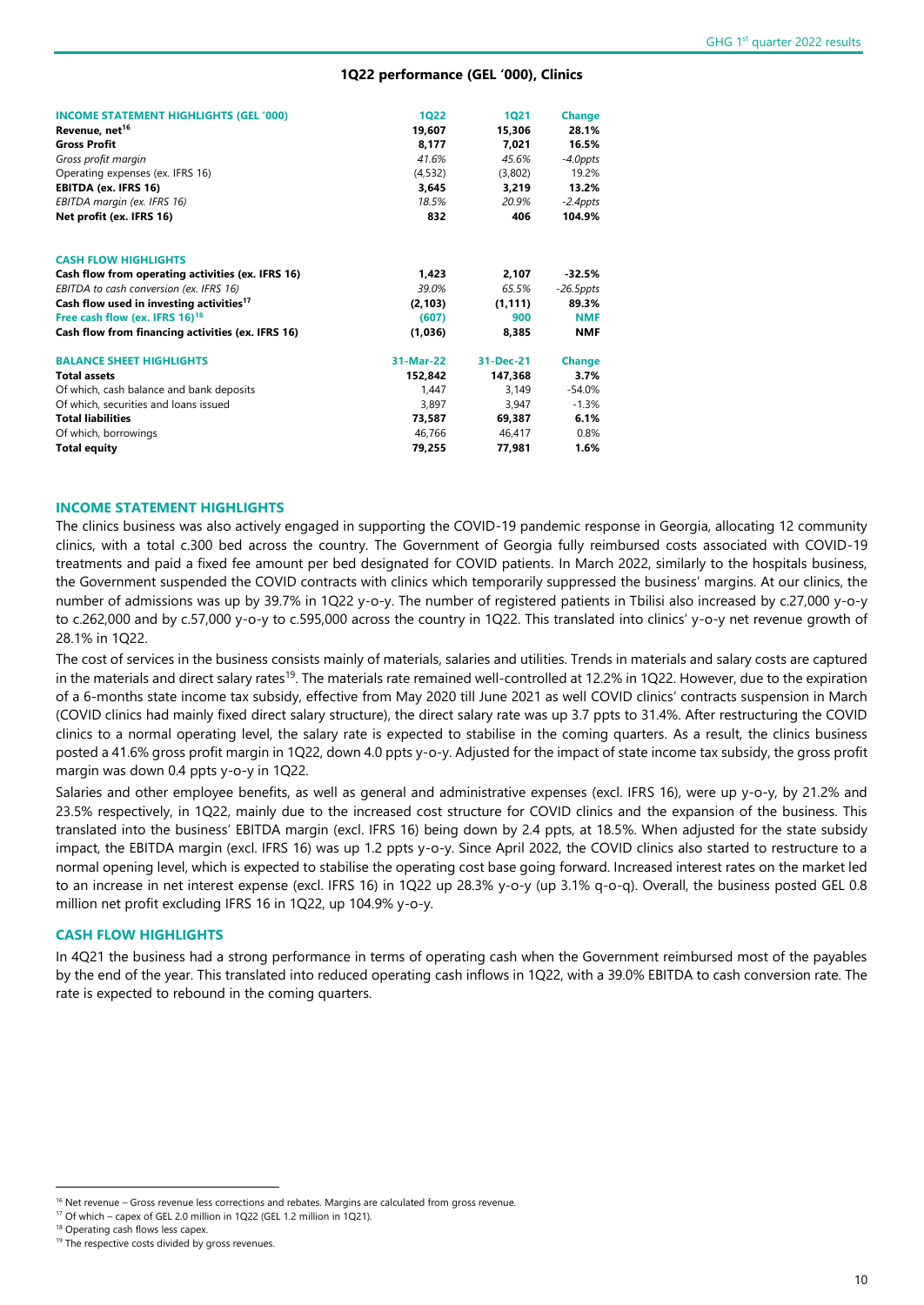#### **Discussion of results, Diagnostics**

#### **KEY POINTS / VALUATION DRIVERS**

- ➢ The number of tests performed amounted to c.759,000 in 1Q22, up 42.2% y-o-y, of which, c.80% were related to the regular lab tests (up by 24.8% y-o-y), and c.20% to COVID tests (up 3.0x y-o-y)
- ➢ Average Revenue per test of GEL 10.3 in 1Q22, down 0.7% y-o-y

| <b>INCOME STATEMENT HIGHLIGHTS (GEL '000)</b> | 1022     | 1021  | <b>Change</b> |
|-----------------------------------------------|----------|-------|---------------|
| Revenue, net <sup>20</sup>                    | 7,828    | 5,547 | 41.1%         |
| Of which, from COVID-19 tests                 | 4.156    | 2.710 | 53.4%         |
| Of which, from regular lab tests              | 3,672    | 2,837 | 29.4%         |
| <b>Gross Profit</b>                           | 2.270    | 1.633 | 39.0%         |
| Gross profit margin                           | 29.0%    | 29.4% | $-0.4$ ppts   |
| Operating expenses (ex. IFRS 16)              | (1, 195) | (636) | 87.9%         |
| <b>EBITDA (ex. IFRS 16)</b>                   | 1.075    | 997   | 7.8%          |
| EBITDA margin (ex. IFRS 16)                   | 13.7%    | 18.0% | $-4.3$ ppts   |
| Net profit (ex. IFRS 16)                      | 750      | 671   | 11.8%         |

#### **INCOME STATEMENT HIGHLIGHTS**

The diagnostics segment, which, apart from regular diagnostics services, is also engaged in COVID-19 testing, increased its revenue by 41.1% y-o-y in 1Q22 to GEL 7.8 million. Approximately half of diagnostics revenue relates to COVID-19 testing and another half to regular lab tests. From March the Government has also suspended the contracts with laboratories for COVID tests which is expected to reduce the revenues from COVID in the coming months. The business posted a 29.0% gross profit margin and 13.7% EBITDA margin, the latter being down 4.3 ppts y-o-y due to the increased operating costs, mainly related to marketing. The net profit (excl. IFRS 16) amounted to GEL 0.8 million in 1Q22, up 11.8% y-o-y.

<sup>&</sup>lt;sup>20</sup> Net revenue – Gross revenue less corrections and rebates.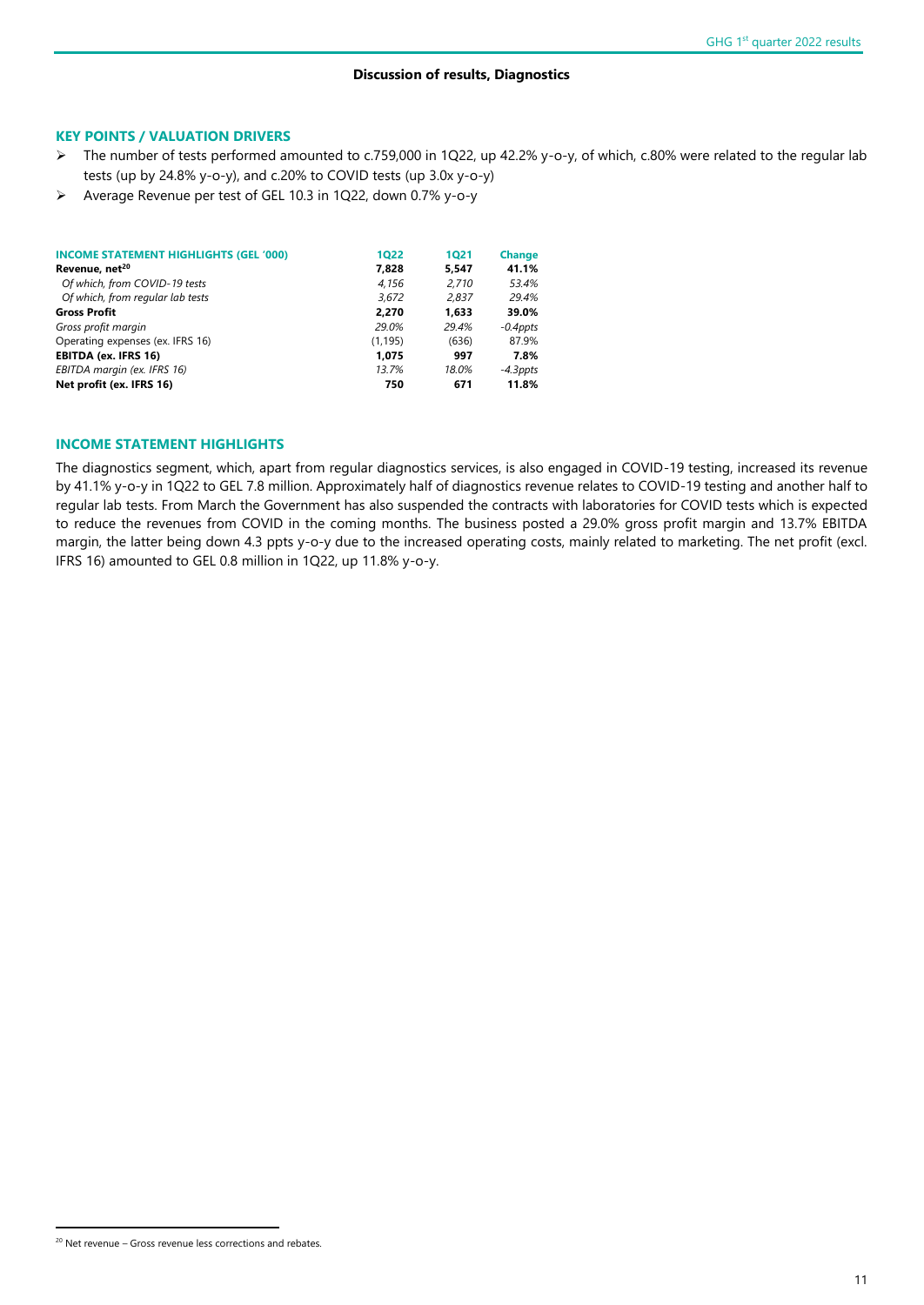# **SELECTED FINANCIAL INFORMATION – Retail (Pharmacy)**

| <b>INCOME STATEMENT</b>                                                                                               |                        |                       |                        |
|-----------------------------------------------------------------------------------------------------------------------|------------------------|-----------------------|------------------------|
| GEL thousands, unless otherwise noted                                                                                 | <b>1Q22</b>            | <b>1Q21</b>           | Change                 |
| <b>Revenue</b>                                                                                                        | 198,802                | 173,797               | 14.4%                  |
| <b>Costs of services</b>                                                                                              | (139, 705)             | (133, 552)            | 4.6%                   |
| Cost of pharma - wholesale<br>Cost of pharma - retail                                                                 | (33,026)<br>(106, 679) | (39, 367)             | $-16.1%$<br>13.3%      |
| <b>Gross profit</b>                                                                                                   | 59,097                 | (94, 185)<br>40,245   | 46.8%                  |
| <b>Gross profit margin</b>                                                                                            | 29.7%                  | 23.2%                 | $+6.5$ ppts            |
| Salaries and other employee benefits                                                                                  | (20, 115)              | (12, 665)             | 58.8%                  |
| General and administrative expenses                                                                                   | (11,068)               | (8, 319)              | 33.0%                  |
| General and administrative expenses excluding IFRS 16                                                                 | (18, 284)              | (14, 572)             | 25.5%                  |
| Impairment of receivables                                                                                             | (110)                  | (9)                   | <b>NMF</b>             |
| Other operating income                                                                                                | 29                     | 91                    | $-68.1%$               |
| <b>EBITDA</b>                                                                                                         | 27,833                 | 19,343                | 43.9%                  |
| <b>EBITDA excluding IFRS 16</b>                                                                                       | 20,617                 | 13,090                | 57.5%                  |
| <b>EBITDA margin excluding IFRS 16</b>                                                                                | 10.4%                  | 7.5%                  | $+2.9$ ppts            |
| Depreciation and amortization                                                                                         | (7,604)                | (5,844)               | 30.1%                  |
| Depreciation and amortization excluding IFRS 16                                                                       | (1, 557)               | (1, 165)              | 33.6%                  |
| Net interest income (expense)                                                                                         | (3,293)                | (3,790)               | $-13.1%$               |
| Net interest income (expense) excluding IFRS 16<br>Net gains/(losses) from foreign currencies                         | (1,405)<br>586         | (2, 253)<br>(3,483)   | $-37.6%$<br><b>NMF</b> |
| Net gains/(losses) from foreign currencies excluding IFRS 16                                                          | 630                    | (943)                 | <b>NMF</b>             |
| Net non-recurring income/(expense)                                                                                    | (816)                  | (50)                  | <b>NMF</b>             |
| Profit before income tax expense                                                                                      | 16,706                 | 6,176                 | <b>NMF</b>             |
| Income tax benefit/(expense)                                                                                          | (424)                  | (371)                 | 14.3%                  |
| Profit for the period                                                                                                 | 16,282                 | 5,805                 | <b>NMF</b>             |
| Attributable to:                                                                                                      |                        |                       |                        |
| - shareholders of the Company                                                                                         | 10,067                 | 3,434                 | <b>NMF</b>             |
| - non-controlling interests                                                                                           | 6,215                  | 2,371                 | <b>NMF</b>             |
| Profit for the period excluding IFRS 16                                                                               | 17,045                 | 8,308                 | 105.2%                 |
| Attributable to:                                                                                                      |                        |                       |                        |
| - shareholders of the Company                                                                                         | 10,578                 | 5,111                 | 107.0%                 |
| - non-controlling interests                                                                                           | 6,467                  | 3,197                 | 102.3%                 |
|                                                                                                                       |                        |                       |                        |
|                                                                                                                       |                        |                       |                        |
| <b>STATEMENT OF CASH FLOW</b>                                                                                         |                        |                       |                        |
| GEL thousands, unless otherwise noted                                                                                 | <b>1Q22</b>            | <b>1Q21</b>           | Change                 |
| Cash flows from operating activities                                                                                  |                        |                       |                        |
| Revenue received                                                                                                      | 193,435                | 167,179               | 15.7%                  |
| Cost of services paid                                                                                                 | (142, 730)             | (145, 295)            | $-1.8%$<br><b>NMF</b>  |
| <b>Gross profit received</b><br>Salaries paid                                                                         | 50,705<br>(15,018)     | 21,884                | 45.4%                  |
| General and administrative expenses paid                                                                              | (11,760)               | (10, 332)<br>(7, 873) | 49.4%                  |
| General and administrative expenses paid, excluding IFRS 16                                                           | (18, 976)              | (14, 126)             | 34.3%                  |
| Other operating income/(expense) and tax paid                                                                         | 403                    | 309                   | 30.4%                  |
| Net cash flows from operating activities before income tax                                                            | 24,330                 | 3,988                 | <b>NMF</b>             |
| Income tax paid                                                                                                       | (308)                  | (257)                 | 19.8%                  |
| Net cash flows from operating activities                                                                              | 24,022                 | 3,731                 | <b>NMF</b>             |
| Net cash flows from operating activities, excluding IFRS 16                                                           | 16,806                 | (2,522)               | <b>NMF</b>             |
| <b>Cash flows from investing activities</b>                                                                           |                        |                       |                        |
| Cash outflow on Capex                                                                                                 | (8,770)                | (2,615)               | <b>NMF</b>             |
| Acquisition of subsidiaries/payments of holdback                                                                      | (10,000)               |                       | NMF                    |
| Interest income received                                                                                              | 1,152                  | 411                   | <b>NMF</b>             |
| Intersegment loans issued proceeds from other investing activities                                                    | (2,776)                | 383                   | NMF                    |
| Net cash flow from investing activities                                                                               | (20, 394)              | (1,821)               | NMF                    |
|                                                                                                                       |                        |                       |                        |
| <b>Cash flows from financing activities</b><br>Payment of dividends                                                   | (2,898)                | (7, 414)              | $-60.9%$               |
| Purchase of treasury shares                                                                                           |                        |                       | NMF                    |
| Payment of finance lease liabilities                                                                                  | (5, 328)               | (4, 716)              | 13.0%                  |
| Interest expense paid on finance lease                                                                                | (1,888)                | (1, 537)              | 22.8%                  |
| Increase/(decrease) in borrowings                                                                                     | (4, 337)               | 4,243                 | NMF                    |
| Interest expense paid                                                                                                 | (2,462)                | (511)                 | NMF                    |
| Net cash flows from financing activities                                                                              | (16, 913)              | (9,935)               | 70.2%                  |
| Net cash flows from financing activities, excluding IFRS 16                                                           | (9,697)                | (3,682)               | NMF                    |
|                                                                                                                       |                        |                       |                        |
| Effect of exchange rates changes on cash and cash equivalents<br>Net increase/(decrease) in cash and cash equivalents | (324)<br>(13,609)      | 461<br>(7, 564)       | <b>NMF</b><br>79.9%    |
| Cash and bank deposits, beginning                                                                                     | 54,616                 | 36,856                | 48.2%                  |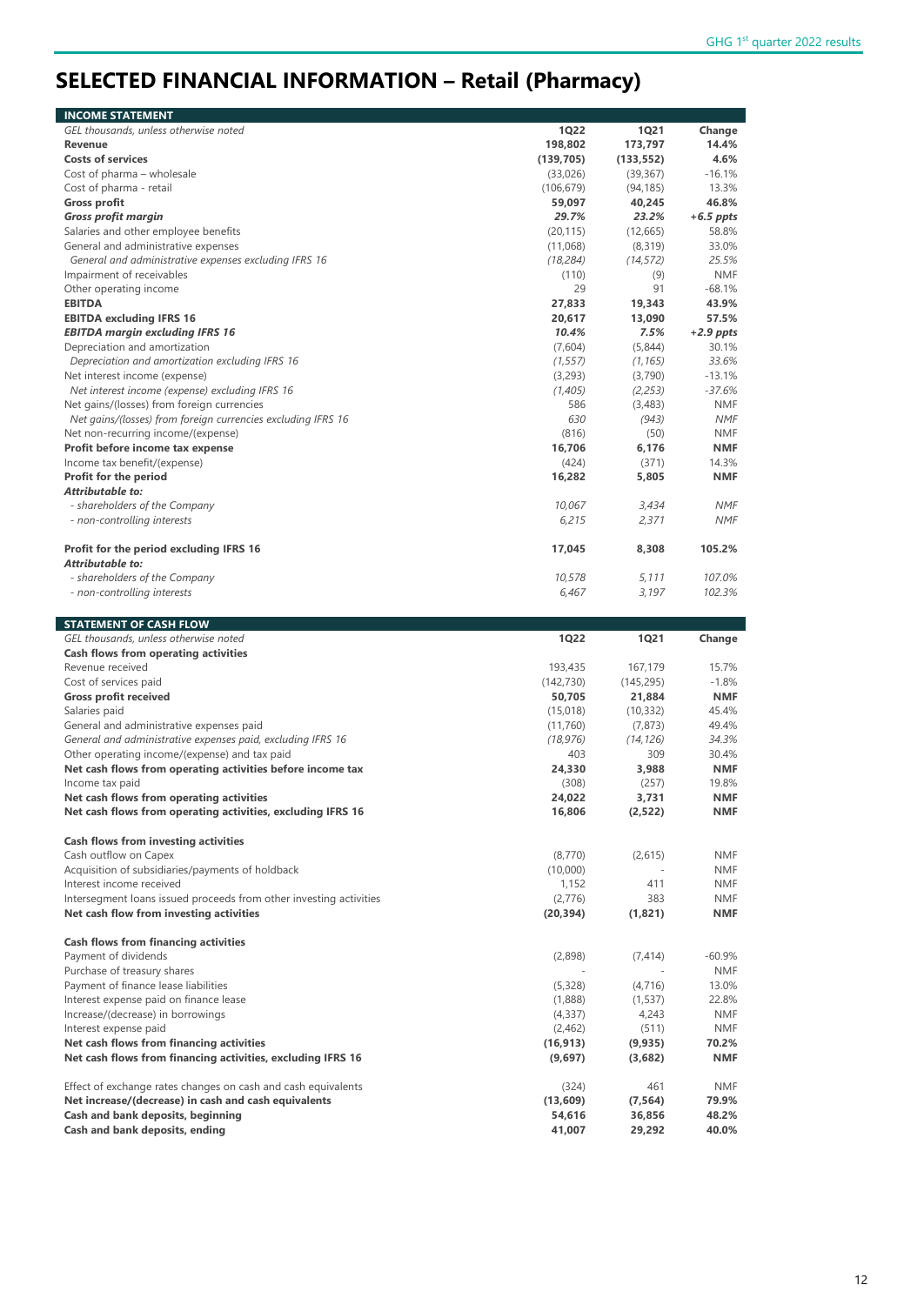### **SELECTED FINANCIAL INFORMATION – Pharmacy and Distribution,** *continued*

| <b>BALANCE SHEET</b>                     |               |               |            |
|------------------------------------------|---------------|---------------|------------|
| GEL thousands, unless otherwise noted    | <b>Mar-22</b> | <b>Dec-21</b> | Change     |
| Cash and bank deposits                   | 41,007        | 54.616        | $-24.9%$   |
| Securities and loans issued              | 24.037        | 20.922        | 14.9%      |
| Receivables from sale of pharmaceuticals | 57,822        | 59.113        | $-2.2%$    |
| Property and equipment                   | 46,047        | 44,020        | 4.6%       |
| Right of use assets                      | 99,545        | 92,653        | 7.4%       |
| Goodwill and other intangible assets     | 55,885        | 54,453        | 2.6%       |
| Inventory                                | 179,416       | 191,371       | $-6.2%$    |
| Prepayments                              | 10.778        | 5.186         | <b>NMF</b> |
| Other assets                             | 1.766         | 480           | <b>NMF</b> |
| <b>Total assets</b>                      | 516,303       | 522,814       | $-1.2%$    |
| <b>Borrowed Funds</b>                    | 85,769        | 89,844        | $-4.5%$    |
| Lease liabilities                        | 112,012       | 104,613       | 7.1%       |
| Accounts payable                         | 147,258       | 166,562       | $-11.6%$   |
| Other liabilities                        | 130,484       | 136,935       | $-4.7%$    |
| <b>Total liabilities</b>                 | 475,523       | 497,954       | $-4.5%$    |
| Total shareholders' equity               | 40,780        | 24,860        | 64.0%      |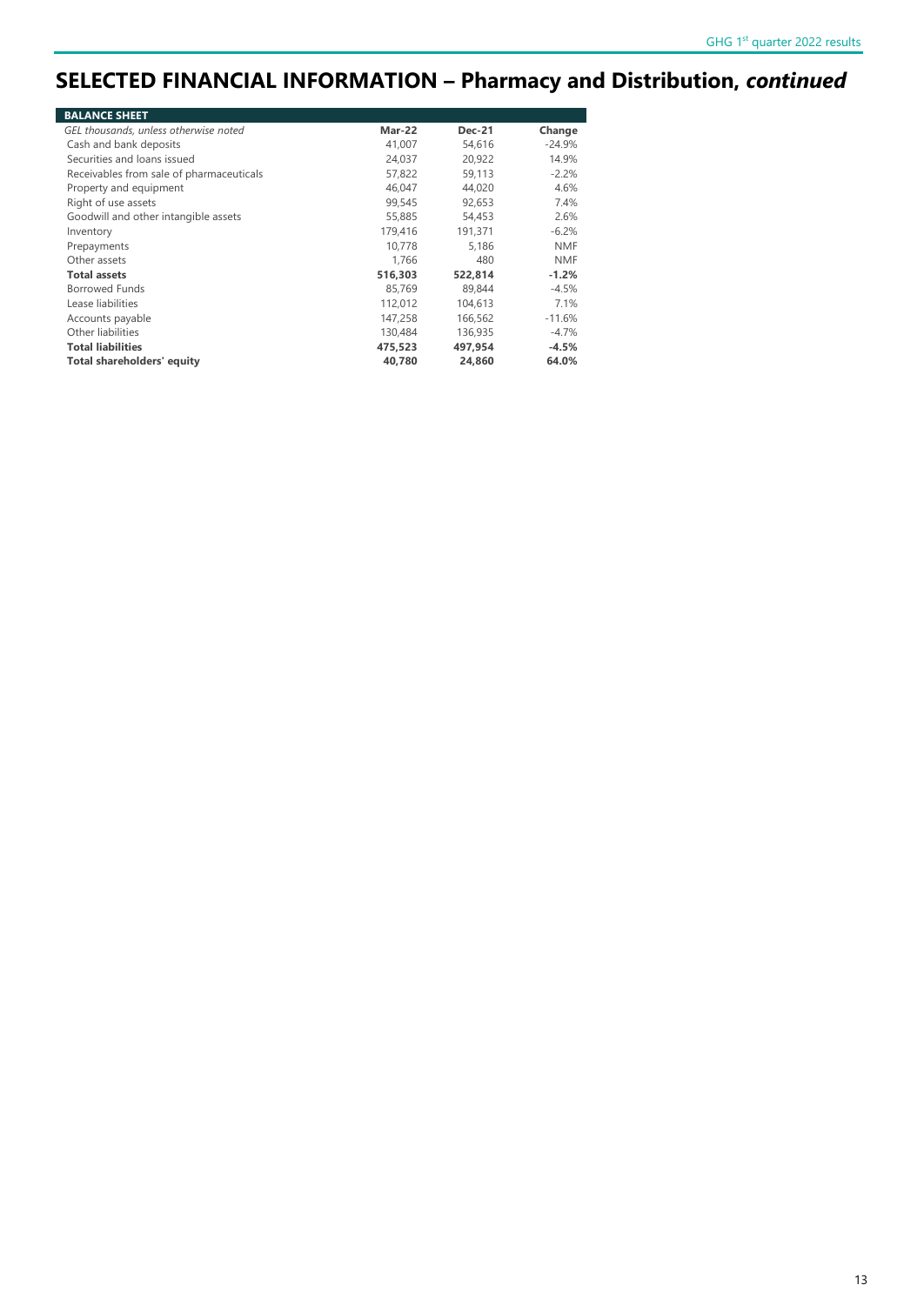# **SELECTED FINANCIAL INFORMATION – Hospitals**

| <b>INCOME STATEMENT</b>                                                |                  |                  |                      |
|------------------------------------------------------------------------|------------------|------------------|----------------------|
| GEL thousands, unless otherwise noted                                  | <b>1Q22</b>      | <b>1Q21</b>      | Change               |
| Revenue, gross                                                         | 78,436           | 71,154           | 10.2%                |
| Corrections & rebates                                                  | (1, 362)         | (458)            | <b>NMF</b>           |
| Revenue, net                                                           | 77,074           | 70,696           | 9.0%                 |
| <b>Costs of services</b>                                               | (49, 297)        | (41, 044)        | 20.1%                |
| Cost of salaries and other employee benefits                           | (27,004)         | (21, 489)        | 25.7%                |
| Cost of materials and supplies                                         | (15, 456)        | (13, 933)        | 10.9%                |
| Cost of medical service providers                                      | (1, 571)         | (1,654)          | $-5.0%$              |
| Cost of utilities and other                                            | (5,266)          | (3,968)          | 32.7%                |
| <b>Gross profit</b>                                                    | 27,777           | 29,652           | $-6.3%$              |
| <b>Gross profit margin</b>                                             | 35.4%            | 41.7%            | $-6.3$ ppts          |
| Salaries and other employee benefits                                   | (9,429)          | (8, 456)         | 11.5%                |
| General and administrative expenses                                    | (2,786)          | (2, 223)         | 25.3%                |
| General and administrative expenses excluding IFRS 16                  | (3, 189)         | (2,486)          | 28.3%                |
| Impairment of receivables                                              | (1, 185)         | (791)            | 49.8%                |
| Other operating income                                                 | 1,116            | 928              | 20.3%                |
| <b>EBITDA</b>                                                          | 15,493           | 19,110           | $-18.9%$             |
| <b>EBITDA excluding IFRS 16</b>                                        | 15,090           | 18,847           | $-19.9%$             |
| <b>EBITDA margin excluding IFRS 16</b>                                 | 19.2%            | 26.5%            | $-7.3$ ppts          |
| Depreciation and amortization                                          | (7,460)          | (6, 229)         | 19.8%                |
| Depreciation and amortization excluding IFRS 16                        | (6,991)          | (6,034)          | 15.9%                |
| Net interest income (expense)                                          | (4,656)          | (4,015)          | 16.0%                |
| Net interest income (expense) excluding IFRS 16                        | (4, 617)         | (3,968)          | 16.4%                |
| Net gains/(losses) from foreign currencies                             | (63)             | (1,663)          | $-96.2%$             |
| Net gains/(losses) from foreign currencies excluding IFRS 16           | (60)             | (1, 550)         | $-96.1%$             |
| Net non-recurring income/(expense)                                     | (405)            | (652)            | $-37.9%$             |
| Profit before income tax expense                                       | 2,909            | 6,551            | -55.6%               |
| Income tax benefit/(expense)                                           |                  |                  | <b>NMF</b>           |
| Profit for the period                                                  | 2,909            | 6,551            | $-55.6%$             |
| Attributable to:                                                       |                  |                  |                      |
| - shareholders of the Company                                          | 2,471            | 6,103            | $-59.5%$             |
| - non-controlling interests                                            | 438              | 448              | $-2.2%$              |
| Profit for the period excluding IFRS 16                                | 3,017            | 6,643            | $-54.6%$             |
| Attributable to:                                                       |                  |                  |                      |
| - shareholders of the Company                                          | 2,579            | 6,195            | $-58.4%$             |
| - non-controlling interests                                            | 438              | 448              | $-2.2%$              |
|                                                                        |                  |                  |                      |
|                                                                        |                  |                  |                      |
|                                                                        |                  |                  |                      |
| <b>STATEMENT OF CASH FLOW</b><br>GEL thousands, unless otherwise noted | <b>1Q22</b>      | <b>1Q21</b>      |                      |
|                                                                        |                  |                  | Change               |
| <b>Cash flows from operating activities</b><br>Revenue received        | 77,415           | 58,532           | 32.3%                |
| Cost of services paid                                                  |                  |                  | 20.0%                |
|                                                                        | (52, 407)        | (43, 655)        |                      |
| <b>Gross profit received</b>                                           | 25,008           | 14,877           | 68.1%<br>23.0%       |
| Salaries paid                                                          | (8, 467)         | (6,882)          |                      |
| General and administrative expenses paid                               | (5,087)          | (3,275)          | 55.3%                |
| General and administrative expenses paid, excluding IFRS 16            | (5, 490)         | (3, 538)         | 55.2%                |
| Other operating income/(expense) and tax paid                          | (442)            | (508)            | $-13.0%$             |
| Net cash flows from operating activities before income tax             | 11,012           | 4,212            | <b>NMF</b>           |
| Income tax paid                                                        | (18)             | (6)              | NMF                  |
| Net cash flows from operating activities                               | 10,994           | 4,206            | <b>NMF</b>           |
| Net cash flows from operating activities, excluding IFRS 16            | 10,591           | 3,943            | NMF                  |
| <b>Cash flows from investing activities</b>                            |                  |                  |                      |
| Cash outflow on Capex                                                  | (3,796)          | (4,277)          | $-11.2%$             |
| Acquisition of subsidiaries/payments of holdback                       |                  | (6, 218)         | <b>NMF</b>           |
| Interest income received                                               | 916              | 305              | NMF                  |
| Proceeds from sale of associate/subsidiary                             | 1,817            |                  | NMF                  |
| Dividends and intersegment loans issued/received                       | (1, 817)         | 6,304            | NMF                  |
| Net cash flow from investing activities                                | (2,880)          | (3,886)          | $-25.9%$             |
|                                                                        |                  |                  |                      |
| <b>Cash flows from financing activities</b>                            |                  |                  |                      |
| Payment of dividends                                                   | (1,606)          | (195)            | <b>NMF</b>           |
| Purchase of treasury shares                                            | (774)            | (5,020)          | $-84.6%$             |
| Payment of finance lease liabilities                                   | (364)            | (216)            | 68.5%                |
| Interest expense paid on finance lease                                 | (39)             | (47)             | $-17.0%$             |
| Increase/(decrease) in borrowings                                      | (11, 132)        | (1, 560)         | NMF                  |
| Interest expense paid                                                  | (6, 817)         | (9,608)          | $-29.0%$             |
| Net cash flows from financing activities                               | (20, 732)        | (16, 646)        | 24.5%                |
| Net cash flows from financing activities, excluding IFRS 16            | (20, 329)        | (16, 383)        | 24.1%                |
| Effect of exchange rates changes on cash and cash equivalents          | 112              | 579              | $-80.7%$             |
| Net increase/(decrease) in cash and cash equivalents                   | (12, 506)        | (15, 747)        | $-20.6%$             |
| Cash and bank deposits, beginning<br>Cash and bank deposits, ending    | 46,131<br>33,625 | 87,392<br>71,645 | $-47.2%$<br>$-53.1%$ |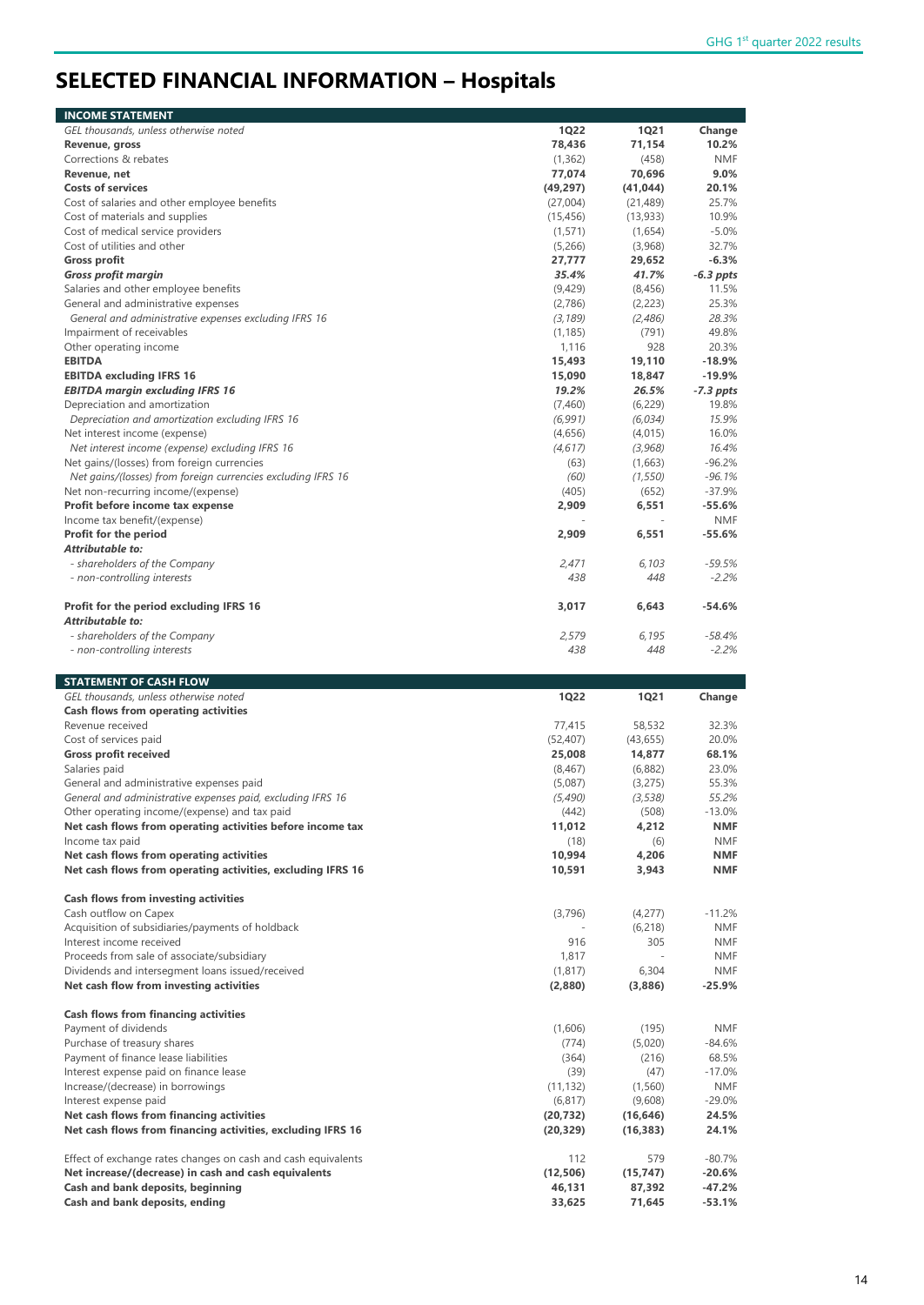# **SELECTED FINANCIAL INFORMATION – Hospitals,** *continued*

| <b>BALANCE SHEET</b>                        |         |               |          |
|---------------------------------------------|---------|---------------|----------|
| GEL thousands, unless otherwise noted       | Mar-22  | <b>Dec-21</b> | Change   |
| Cash and bank deposits                      | 33,625  | 46,131        | $-27.1%$ |
| Receivables from healthcare services        | 93,326  | 94,065        | $-0.8%$  |
| Property and equipment                      | 400,755 | 403,062       | $-0.6%$  |
| Right of use assets                         | 1.757   | 2,435         | $-27.8%$ |
| Goodwill and other intangible assets        | 54,725  | 54,728        | 0.0%     |
| Inventory                                   | 21.792  | 23.869        | $-8.7\%$ |
| Prepayments                                 | 6,768   | 5,317         | 27.3%    |
| Other assets                                | 29,493  | 28,464        | $3.6\%$  |
| Of which, securities and intercompany loans | 12,763  | 11,678        | 9.3%     |
| <b>Total assets</b>                         | 642.241 | 658,071       | $-2.4%$  |
| <b>Borrowed Funds</b>                       | 210,521 | 223,433       | $-5.8%$  |
| Accounts payable                            | 26,796  | 33,648        | $-20.4%$ |
| Other liabilities                           | 38,060  | 36,347        | 4.7%     |
| <b>Total liabilities</b>                    | 275,377 | 293,428       | $-6.2%$  |
| Total shareholders' equity attributable to: | 366,864 | 364,643       | 0.6%     |
| Shareholders of the Company                 | 337,774 | 335,973       | 0.5%     |
| Non-controlling interest                    | 29,090  | 28,670        | 1.5%     |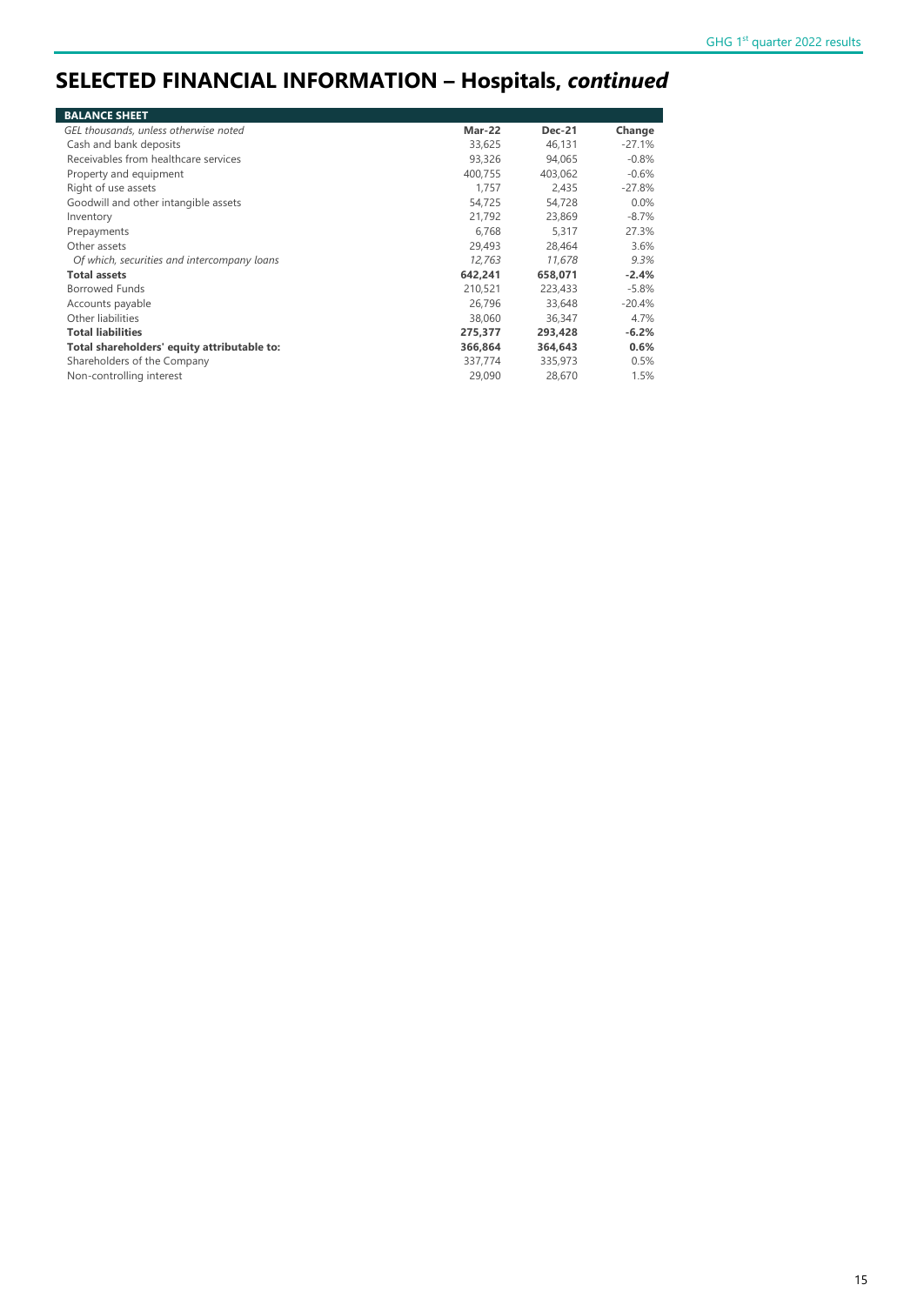### **SELECTED FINANCIAL INFORMATION – Medical Insurance**

| GEL thousands, unless otherwise noted                               | <b>1Q22</b>        | <b>1Q21</b>   | Change                |
|---------------------------------------------------------------------|--------------------|---------------|-----------------------|
| Gross premiums written                                              | 37,692             | 37,166        | 1.4%                  |
| Earned premiums, gross                                              | 17,686             | 17,327        | 2.1%                  |
| Earned premiums, net                                                | 17,457             | 17,271        | 1.1%                  |
| Insurance claims expenses, gross                                    | (14, 320)          | (13, 386)     | 7.0%                  |
| Insurance claims expenses, net                                      | (14, 319)          | (13, 452)     | 6.4%                  |
| <b>Acquisition costs, net</b>                                       | (795)              | (709)         | 12.1%                 |
| Net underwriting profit                                             | 2,343              | 3,110         | $-24.7%$              |
| Investment income                                                   | 743                | 714           | 4.1%                  |
| Net fee and commission income                                       | 24                 | (5)           | <b>NMF</b>            |
| Net investment profit                                               | 767                | 709           | 8.2%                  |
| Salaries and employee benefits                                      | (1,486)            | (1,452)       | 2.3%                  |
| Selling, general and administrative expenses                        | (452)              | (358)         | 26.3%                 |
| Depreciation & Amortisation                                         | (388)              | (367)         | 5.7%                  |
| Impairment charges                                                  | (141)              | (214)         | $-34.1%$              |
| Net other operating income                                          | (18)               | (12)          | 50.0%                 |
| <b>Operating profit</b>                                             | 625                | 1,416         | $-55.9%$              |
| Foreign exchange (loss)/gain                                        | 129                | 183           | $-29.5%$              |
| Interest expense                                                    | (153)              | (137)         | 11.7%                 |
| Non-recurring expenses                                              | (67)               |               | <b>NMF</b>            |
| Pre-tax profit                                                      | 534                | 1,462         | $-63.5%$              |
| Income tax expense                                                  | (130)              | (232)         | $-44.0%$              |
| Net profit                                                          | 404                | 1,230         | $-67.2%$              |
|                                                                     |                    |               |                       |
| <b>STATEMENT OF CASH FLOW</b>                                       |                    |               |                       |
| GEL thousands, unless otherwise noted                               | <b>1Q22</b>        | <b>1Q21</b>   | Change                |
| Insurance premium received                                          | 15,059             | 14,909        | 1.0%                  |
| Reinsurance premium paid                                            | (350)              | (32)          | <b>NMF</b>            |
| Insurance benefits and claims paid                                  | (14, 457)          | (11, 866)     | 21.8%                 |
| Reinsurance claims received                                         | 5                  |               | <b>NMF</b>            |
| Acquisition costs paid                                              | (454)              | (428)         | 6.1%                  |
| Salaries and benefits paid                                          | (1, 135)           | (1,080)       | 5.1%                  |
| Interest received                                                   | 617                | 728           | $-15.2%$              |
| Net other operating expenses paid                                   |                    |               |                       |
|                                                                     |                    |               | 12.6%                 |
|                                                                     | (653)              | (580)         | <b>NMF</b>            |
| Income tax paid                                                     |                    | (500)         | <b>NMF</b>            |
| Net cash flows from operating activities                            | (1, 368)           | 1,151         | <b>NMF</b>            |
| Cash outflows on capex                                              | (99)               | (31)<br>513   | <b>NMF</b>            |
| Other investing activities                                          |                    | 482           | <b>NMF</b>            |
| Net cash flows from used in investing activities                    | (99)               |               |                       |
| Dividend Paid                                                       |                    | (1,050)       | <b>NMF</b>            |
| Purchase of treasury shares                                         |                    |               | <b>NMF</b>            |
| Increase/(decrease) in borrowings                                   | 80                 | (375)         | <b>NMF</b>            |
| <b>Interest Paid</b>                                                | (84)               | (28)          | <b>NMF</b>            |
| Cash paid for lease liabilities                                     | (166)              | (183)         | $-9.3%$               |
| Net cash flows from financing activities                            | (170)              | (1,636)       | $-89.6%$              |
| Effect of exchange rates changes on cash and cash equivalents       | 115                | 310           | $-62.9%$              |
| Total cash inflow/(outflow)<br>Cash and cash equivalents, beginning | (1, 522)<br>23,900 | 307<br>25,101 | <b>NMF</b><br>$-4.8%$ |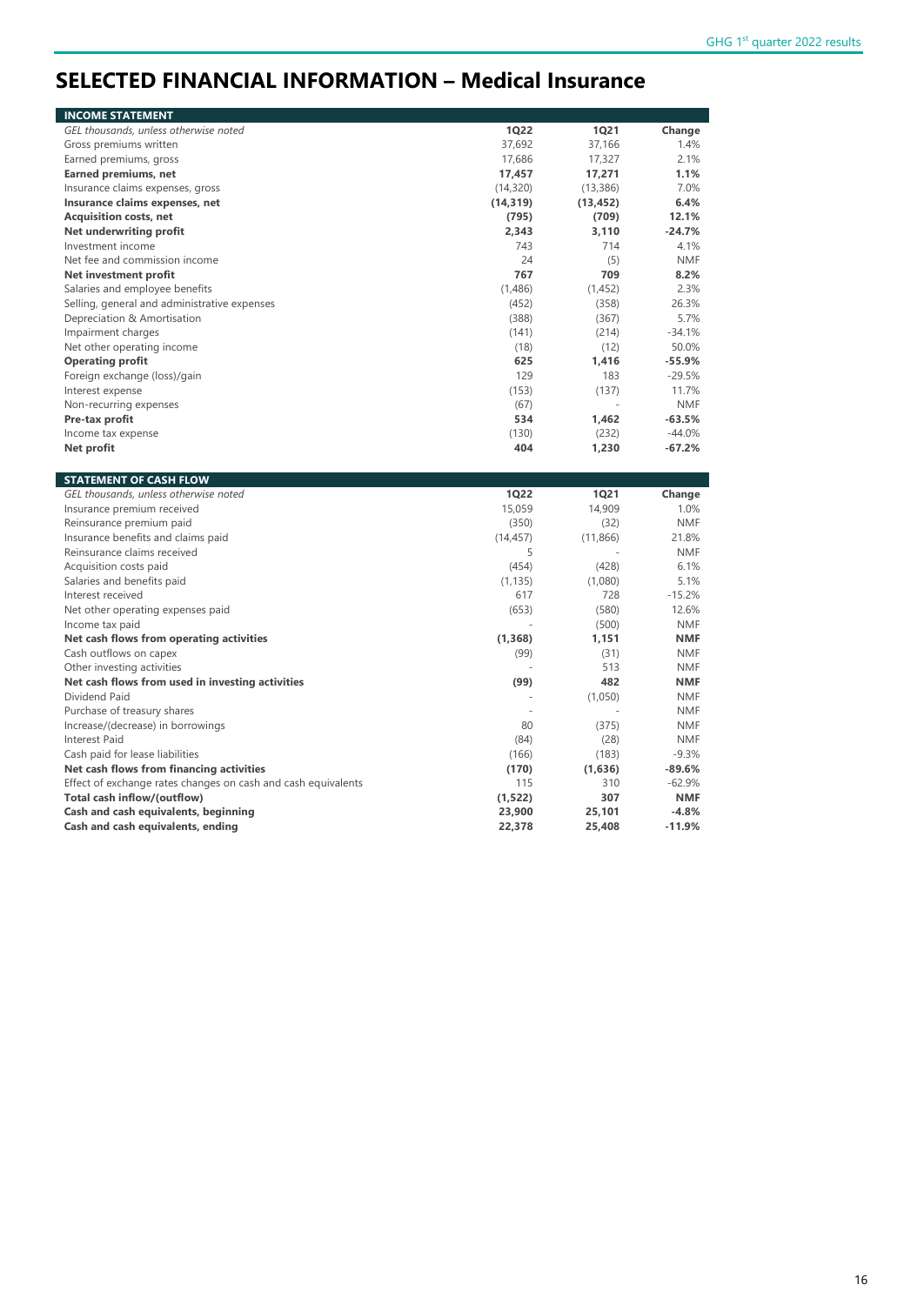### **SELECTED FINANCIAL INFORMATION – Medical Insurance,** *continued*

| <b>BALANCE SHEET</b>                  |         |               |          |
|---------------------------------------|---------|---------------|----------|
| GEL thousands, unless otherwise noted | Mar-22  | <b>Dec-21</b> | Change   |
| Total assets, of which:               | 100,475 | 78,822        | 27.5%    |
| Cash and bank deposits                | 22,378  | 23,900        | $-6.4%$  |
| Insurance premiums receivable         | 46.875  | 24,585        | 90.7%    |
| Property and equipment                | 13,033  | 13,050        | $-0.1%$  |
| Right of use assets                   | 415     | 587           | $-29.3%$ |
| Goodwill and other intangible assets  | 5,401   | 5,377         | 0.4%     |
| Inventory                             | 390     | 392           | $-0.5%$  |
| Prepayments                           | 1,380   | 1.585         | $-12.9%$ |
| Other assets of which:                | 10,603  | 9.346         | 13.4%    |
| securities and intercompany loans     | 8.154   | 8.133         | 0.3%     |
| Total liabilities, of which:          | 67,050  | 46,592        | 43.9%    |
| <b>Borrowed Funds</b>                 | 4.608   | 4.469         | 3.1%     |
| Accounts payable                      | 335     | 289           | 15.9%    |
| Insurance contract liabilities        | 52,426  | 31,725        | 65.3%    |
| Other liabilities                     | 9.681   | 10.109        | $-4.2%$  |
| Total shareholders' equity            | 33,425  | 32,230        | 3.7%     |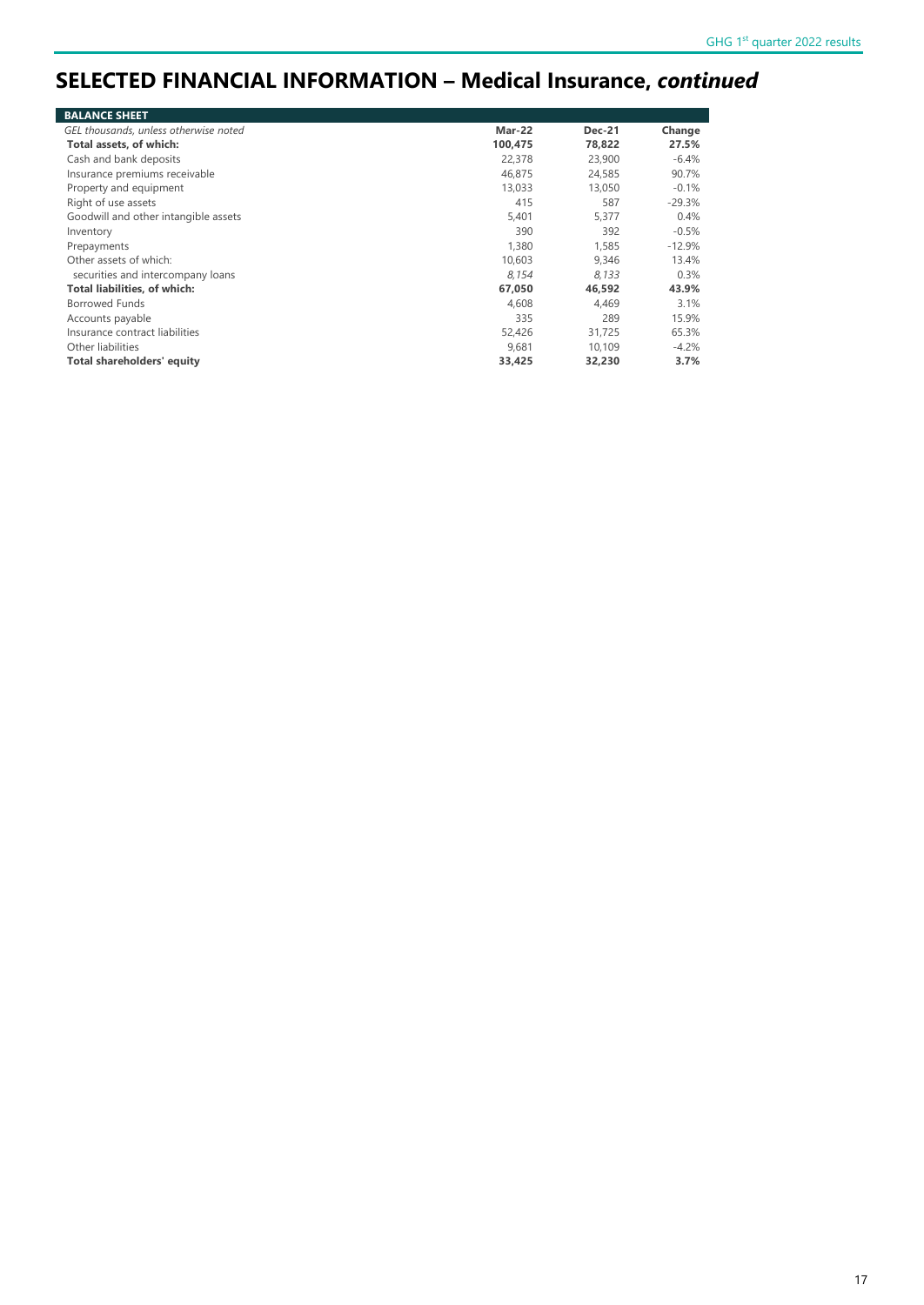# **SELECTED FINANCIAL INFORMATION – Clinics & Diagnostics**

| <b>INCOME STATEMENT</b>                                                                                 |                    | <b>Clinics</b>      |                          |                  | <b>Diagnostic</b>        |                          |
|---------------------------------------------------------------------------------------------------------|--------------------|---------------------|--------------------------|------------------|--------------------------|--------------------------|
|                                                                                                         | <b>1Q22</b>        | <b>1Q21</b>         | Change                   | <b>1Q22</b>      | <b>1Q21</b>              | Change                   |
| Revenue, gross                                                                                          | 19,671             | 15,393              | 27.8%                    | 7,828            | 5,547                    | 41.1%                    |
| Corrections & rebates                                                                                   | (64)               | (87)                | $-26.4%$                 |                  |                          | <b>NMF</b>               |
| Revenue, net                                                                                            | 19,607             | 15,306              | 28.1%                    | 7,828            | 5,547                    | 41.1%                    |
| <b>Costs of services</b>                                                                                | (11, 430)          | (8, 285)            | 38.0%                    | (5, 558)         | (3, 914)                 | 42.0%                    |
| Cost of salaries and other employee benefits<br>Cost of materials and supplies                          | (6, 169)           | (4,251)             | 45.1%                    | (1,244)          | (517)                    | <b>NMF</b>               |
| Cost of medical service providers                                                                       | (2, 397)           | (1,604)             | 49.4%<br>31.1%           | (3,813)<br>(176) | (3, 110)<br>(69)         | 22.6%<br><b>NMF</b>      |
| Cost of utilities and other                                                                             | (1,857)<br>(1,007) | (1, 416)<br>(1,014) | $-0.7%$                  | (325)            | (218)                    | 49.1%                    |
| <b>Gross profit</b>                                                                                     | 8,177              | 7,021               | 16.5%                    | 2,270            | 1,633                    | 39.0%                    |
| <b>Gross profit margin</b>                                                                              | 41.6%              | 45.6%               | $-4.0$ ppts              | 29.0%            | 29.4%                    | $-0.4$ ppts              |
| Salaries and other employee benefits                                                                    | (2,994)            | (2,470)             | 21.2%                    | (476)            | (385)                    | 23.6%                    |
| General and administrative expenses                                                                     | (1,283)            | (1,010)             | 27.0%                    | (681)            | (187)                    | <b>NMF</b>               |
| General and administrative expenses excluding IFRS 16                                                   | (1,682)            | (1, 362)            | 23.5%                    | (681)            | (187)                    | <b>NMF</b>               |
| Impairment of receivables                                                                               | (87)               | (64)                | 35.9%                    | ÷,               | $\overline{\phantom{a}}$ | <b>NMF</b>               |
| Other operating income                                                                                  | 231                | 94                  | <b>NMF</b>               | (38)             | (64)                     | $-40.6%$                 |
| <b>EBITDA</b>                                                                                           | 4,044              | 3,571               | 13.2%                    | 1,075            | 997                      | 7.8%                     |
| <b>EBITDA excluding IFRS 16</b>                                                                         | 3,645              | 3,219               | 13.2%                    | 1,075            | 997                      | 7.8%                     |
| <b>EBITDA margin excluding IFRS 16</b>                                                                  | 18.5%              | 20.9%               | $-2.4$ ppts              | 13.7%            | 18.0%                    | $-4.3$ ppts              |
| Depreciation and amortization                                                                           | (1,611)            | (1,677)             | $-3.9%$                  | (185)            | (169)                    | 9.5%                     |
| Depreciation and amortization excluding IFRS 16                                                         | (1, 514)           | (1, 510)            | 0.3%                     | (185)            | (169)                    | 9.5%                     |
| Net interest income (expense)                                                                           | (1, 359)           | (1,073)             | 26.7%                    | (92)             | (153)                    | $-39.9%$                 |
| Net interest income (expense) excluding IFRS 16                                                         | (1,214)            | (946)               | 28.3%                    | (92)             | (153)                    | $-39.9%$                 |
| Net gains/(losses) from foreign currencies                                                              | 65<br>$\mathbf{1}$ | (489)               | <b>NMF</b><br><b>NMF</b> | 6<br>6           | (2)                      | <b>NMF</b>               |
| Net gains/(losses) from foreign currencies excluding IFRS 16<br>Net non-recurring income/(expense)      | (86)               | (256)<br>(101)      | $-14.9%$                 | (54)             | (2)<br>(2)               | <b>NMF</b><br><b>NMF</b> |
| Profit before income tax expense                                                                        | 1,053              | 231                 | <b>NMF</b>               | 750              | 671                      | 11.8%                    |
| Income tax benefit/(expense)                                                                            |                    |                     | <b>NMF</b>               |                  | $\sim$                   | <b>NMF</b>               |
| Profit for the period                                                                                   | 1,053              | 231                 | <b>NMF</b>               | 750              | 671                      | 11.8%                    |
| Attributable to:                                                                                        |                    |                     |                          |                  |                          |                          |
| - shareholders of the Company                                                                           | 938                | 130                 | <b>NMF</b>               | 750              | 671                      | 11.8%                    |
| - non-controlling interests                                                                             | 115                | 101                 | 13.9%                    |                  |                          | <b>NMF</b>               |
|                                                                                                         |                    |                     |                          |                  |                          |                          |
| Profit for the period excluding IFRS 16                                                                 | 832                | 406                 | <b>NMF</b>               | 750              | 671                      | 11.8%                    |
| Attributable to:                                                                                        |                    |                     |                          |                  |                          |                          |
| - shareholders of the Company                                                                           | 717                | 305                 | <b>NMF</b>               | 750              | 671                      | 11.8%                    |
|                                                                                                         |                    |                     |                          |                  |                          | <b>NMF</b>               |
| - non-controlling interests                                                                             |                    |                     | 13.9%                    |                  |                          |                          |
|                                                                                                         | 115                | 101                 |                          |                  | $\overline{\phantom{a}}$ |                          |
| <b>STATEMENT OF CASH FLOW</b>                                                                           |                    | <b>Clinics</b>      |                          |                  | <b>Diagnostic</b>        |                          |
| GEL thousands, unless otherwise noted                                                                   | <b>1Q22</b>        | <b>1Q21</b>         | Change                   | <b>1Q22</b>      | <b>1Q21</b>              | Change                   |
| <b>Cash flows from operating activities</b><br>Revenue received                                         | 15,212             | 12,580              | 20.9%                    | 7,002            | 4,798                    | 45.9%                    |
| Cost of services paid                                                                                   | (9,987)            | (7, 506)            | 33.1%                    | (4,013)          | (5,498)                  | $-27.0%$                 |
| <b>Gross profit received</b>                                                                            | 5,225              | 5,074               | 3.0%                     | 2,989            | (700)                    | <b>NMF</b>               |
| Salaries paid                                                                                           | (2, 177)           | (1, 574)            | 38.3%                    | (2,783)          | (661)                    | <b>NMF</b>               |
| General and administrative expenses paid                                                                | (1,058)            | (991)               | 6.8%                     | (518)            | (83)                     | <b>NMF</b>               |
| General and administrative expenses paid, excluding IFRS 16                                             | (1, 457)           | (1, 343)            | 8.5%                     | (518)            | (83)                     | NMF                      |
| Other operating income/(expense) and tax paid                                                           | (168)              | (50)                | <b>NMF</b>               | (35)             | (311)                    | $-88.7%$                 |
| Net cash flows from operating activities before income tax                                              | 1,822              | 2,459               | $-25.9%$                 | (347)            | (1,755)                  | $-80.2%$                 |
| Income tax paid                                                                                         |                    |                     | NMF                      |                  |                          | NMF                      |
| Net cash flows from operating activities                                                                | 1,822              | 2,459               | $-25.9%$                 | (347)            | (1,755)                  | $-80.2%$                 |
| Net cash flows from operating activities, excluding IFRS 16                                             | 1,423              | 2,107               | -32.5%                   | (347)            | (1,755)                  | $-80.2%$                 |
|                                                                                                         |                    |                     |                          |                  |                          |                          |
| <b>Cash flows from investing activities</b>                                                             |                    |                     |                          |                  |                          |                          |
| Cash outflow on Capex                                                                                   | (2,030)            | (1, 207)            | 68.2%                    | (359)            | (319)                    | 12.5%                    |
| Acquisition of subsidiaries/payments of holdback<br>Interest income received                            | 128                | 107                 | <b>NMF</b><br>19.6%      | 20               | $\overline{\phantom{a}}$ | <b>NMF</b><br>NMF        |
| Dividends and intersegment loans issued/received                                                        | (201)              | (11)                | <b>NMF</b>               |                  | (63)                     | NMF                      |
| Net cash flow from investing activities                                                                 | (2, 103)           | (1, 111)            | 89.3%                    | (339)            | (382)                    | $-11.3%$                 |
|                                                                                                         |                    |                     |                          |                  |                          |                          |
| <b>Cash flows from financing activities</b>                                                             |                    |                     |                          |                  |                          |                          |
| Payment of dividends                                                                                    | (25)               | (50)                | $-50.0%$                 |                  |                          | <b>NMF</b>               |
| Purchase of treasury shares                                                                             |                    | ×,                  | <b>NMF</b>               |                  | $\overline{\phantom{a}}$ | <b>NMF</b>               |
| Payment of finance lease liabilities                                                                    | (254)              | (225)               | 12.9%                    |                  |                          | <b>NMF</b>               |
| Interest expense paid on finance lease                                                                  | (145)              | (127)               | 14.2%                    |                  | $\overline{\phantom{a}}$ | NMF                      |
| Increase/(decrease) in borrowings                                                                       | 568                | 9,041               | $-93.7%$                 | (218)            | (160)                    | 36.3%                    |
| Interest expense paid                                                                                   | (1, 579)           | (606)               | <b>NMF</b>               | (90)             |                          | <b>NMF</b>               |
| Net cash flows from financing activities<br>Net cash flows from financing activities, excluding IFRS 16 | (1,435)<br>(1,036) | 8,033<br>8,385      | <b>NMF</b><br><b>NMF</b> | (308)<br>(308)   | (160)<br>(160)           | 92.5%<br>92.5%           |
|                                                                                                         |                    |                     |                          |                  |                          |                          |
| Effect of exchange rates changes on cash and cash equivalents                                           | 14                 |                     | <b>NMF</b>               | (1)              |                          | <b>NMF</b>               |
| Net increase/(decrease) in cash and cash equivalents                                                    | (1, 702)           | 9,381               | <b>NMF</b>               | (995)            | (2, 297)                 | $-56.7%$                 |
| Cash and bank deposits, beginning<br>Cash and bank deposits, ending                                     | 3,149<br>1,447     | 2,446<br>11,827     | 28.7%<br>-87.8%          | 3,143<br>2,148   | 3,896<br>1,599           | $-19.3%$<br>34.4%        |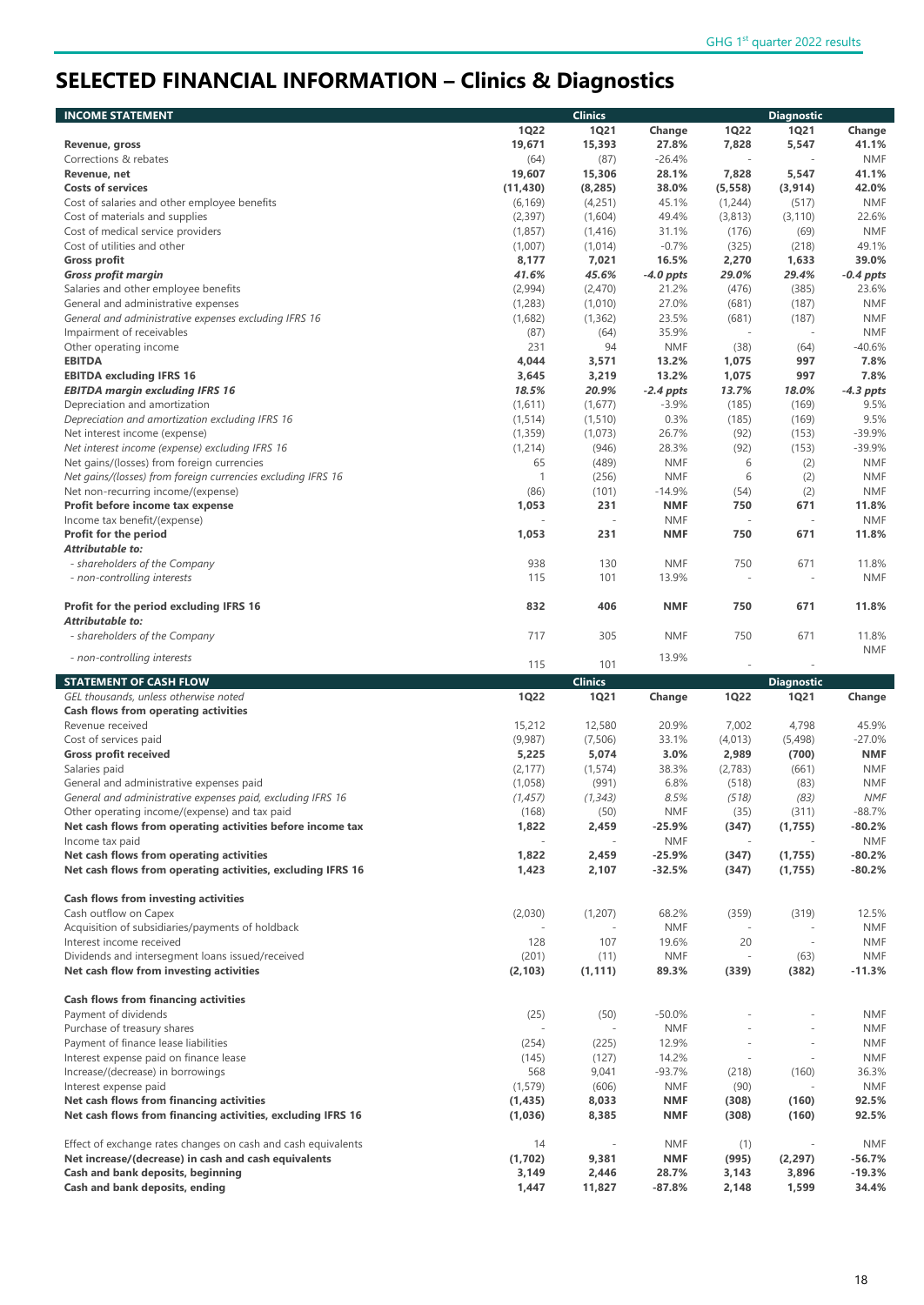# **SELECTED FINANCIAL INFORMATION – Clinics & Diagnostics,** *continued*

| <b>BALANCE SHEET</b>                        |               | <b>Clinics</b> |          |                          | <b>Diagnostic</b>        |            |
|---------------------------------------------|---------------|----------------|----------|--------------------------|--------------------------|------------|
| GEL thousands, unless otherwise noted       | <b>Mar-22</b> | <b>Dec-21</b>  | Change   | <b>Mar-22</b>            | <b>Dec-21</b>            | Change     |
| Cash and bank deposits                      | 1,447         | 3,149          | $-54.0%$ | 2,148                    | 3,143                    | $-31.7%$   |
| Receivables from healthcare services        | 15,740        | 11,803         | 33.4%    | 8,501                    | 7,640                    | 11.3%      |
| Property and equipment                      | 101,851       | 100,472        | 1.4%     | 16,318                   | 16,409                   | $-0.6%$    |
| Right of use assets                         | 7,186         | 5,457          | 31.7%    |                          | $\overline{\phantom{a}}$ | <b>NMF</b> |
| Goodwill and other intangible assets        | 13,721        | 13,394         | 2.4%     | 2,609                    | 2,582                    | 1.0%       |
| Inventory                                   | 2,647         | 3,491          | $-24.2%$ | 2,136                    | 1,635                    | 30.6%      |
| Prepayments                                 | 1,539         | 1,242          | 23.9%    | 931                      | 931                      | <b>NMF</b> |
| Other assets                                | 8,711         | 8,360          | 4.2%     | 768                      | 772                      | $-0.5%$    |
| Of which, securities and intercompany loans | 3,897         | 3,947          | $-1.3%$  | $\overline{\phantom{a}}$ | $\overline{\phantom{a}}$ | <b>NMF</b> |
| <b>Total assets</b>                         | 152,842       | 147,368        | 3.7%     | 33,411                   | 33,112                   | 0.9%       |
| Borrowed Funds                              | 46,766        | 46,417         | 0.8%     | 4,551                    | 4,687                    | $-2.9%$    |
| Accounts payable                            | 15,035        | 11,963         | 25.7%    | 6,929                    | 6,383                    | 8.6%       |
| Other liabilities                           | 11,786        | 11,007         | 7.1%     | 1,183                    | 2,044                    | $-42.1%$   |
| <b>Total liabilities</b>                    | 73,587        | 69,387         | 6.1%     | 12,663                   | 13,114                   | $-3.4%$    |
| Total shareholders' equity attributable to: | 79,255        | 77,981         | 1.6%     | 20,748                   | 19,998                   | 3.8%       |
| Shareholders of the Company                 | 78,514        | 77,372         | 1.5%     | 20,748                   | 19,998                   | 3.8%       |
| Non-controlling interest                    | 741           | 609            | 21.7%    |                          | $\overline{\phantom{a}}$ | <b>NMF</b> |